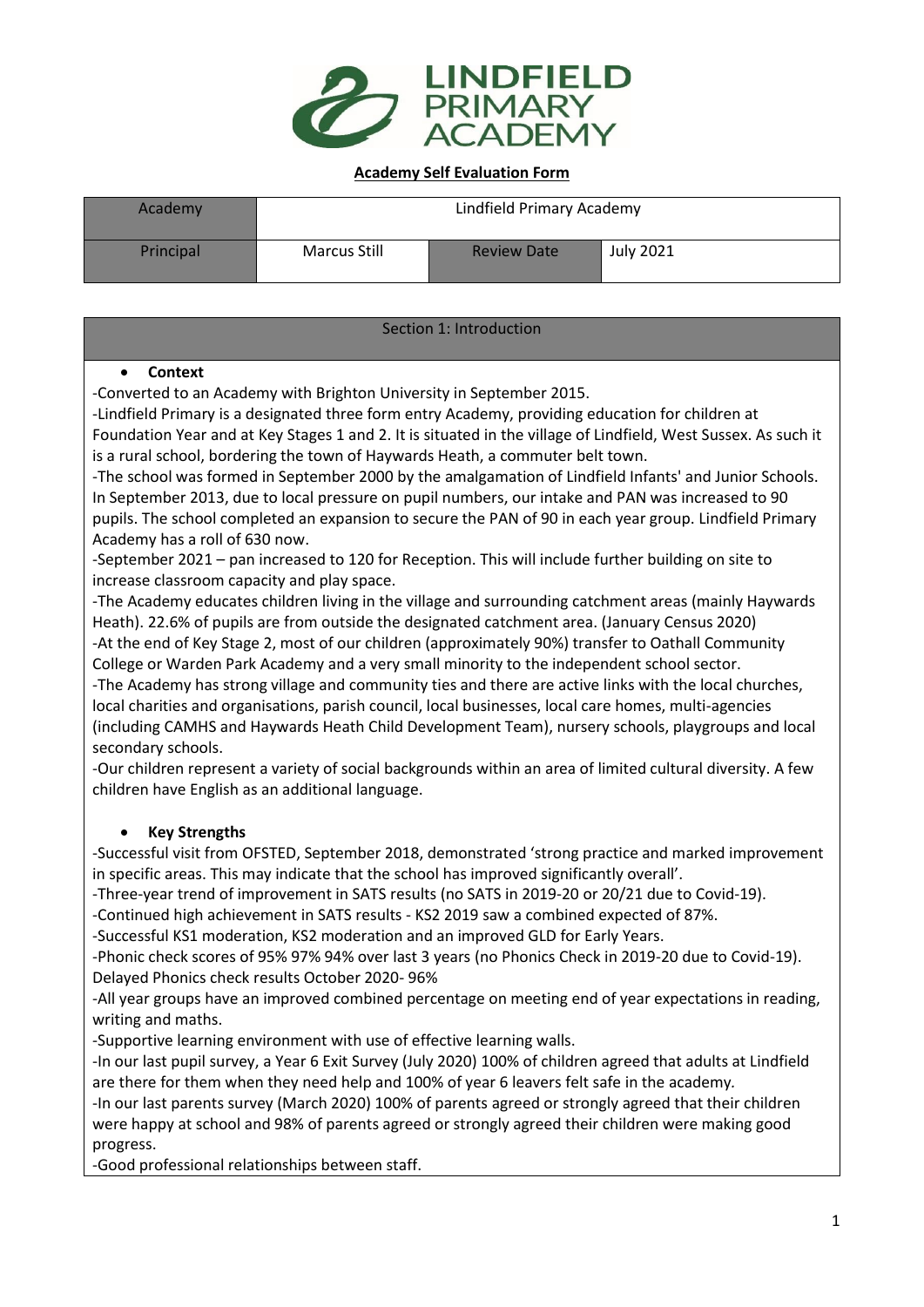-Effective use of resources within a restricted financial period and targeted spending of 'recovery' funding to support emotional well-being and academic catch-up post Covid-19 academy lockdown. -Outstanding behaviour for learning.

-Good attendance of 96.6% for the Academy over 2019-20 (up to national lockdown in March 2020). -During COVID-19, attendance for the returning year groups of Yr R, 1 and 6 was at least 85.1% per week with numbers continually increasing to 93.9% by the final week.

-Attendance for Autumn 2020 is high and above national, sitting at 98.1% from September to November. -Ongoing review of our creative, knowledge-rich curriculum, which strives to be relevant, aspirational, varied and engaging and so inspire children's love of learning. It continues to develop English skills and promotes key quality texts to support the progress in reading and, therefore, writing.

-Learning Journals, Science and English book scrutiny celebrate the importance of reading and writing across the different subjects.

-Mathematics outcomes across the academy are consistently above national.

-Ofsted in 2018 commented, "There has been a year-on-year improvement in pupils' outcomes. In 2018, provisional data suggests that pupils in Year 6 made strong progress in reading, writing and mathematics. Work in pupils' books, as well as performance information provided by the school, shows that pupils in all year groups make sustained and rapid progress in English and mathematics."

-Recent Challenge partner visit praised the academy for its management of remote learning, an effective Recovery Curriculum and the whole staff approach to curriculum development. The Report states that, 'This is a well led, strong academy where every action is related to pupil well-being and learning. Leadership is reflective and well organised.'

## • **Areas for Improvement 2020-21**

Key Target 1- To embed a reading for pleasure culture as a core part of every child's day by ensuring a rigorous approach to early reading and strengthening learners' confidence to become keen and capable readers.

Key Target 2- To continue to embed the sequence of deep knowledge and vocabulary learning across our creative curriculum.

Key Target 3- Well-Being and Worth – To ensure children are in a stable emotional zone in order to achieve highly academically.

Key Target 4- To continue with the outstanding coverage and outcomes for our pupils in mathematics. (Overarching themes running through all Key Targets: Staff CPD, Recovery Curriculum and Outdoor Learning.)

### Section 3: Progress made by the school on 'Next steps for School' from the last Full OFSTED Inspection (September 2018)

## Next Steps for School

-ensure the quality of teaching is consistently strong across all classes in KS1

- Focus on sharing good practice in KS1 and the development of effective transition plans. IRIS:
	- Regular IRIS/Coaching Twilight sessions have empowered staff to self-reflect and share/develop best practice.

Regular and rigorous observations:

- Through the use of focus driven lesson observations, teachers have developed their practice and enhanced the learning of their pupils. The percentage of major strengths observed within lessons significantly increased between Autumn 2018 and Summer 2019 across the whole school. Deployment of staffing:
	- Well-managed placement of new staff with experienced professionals ensured that consistency of teaching and learning was maintained in all year groups.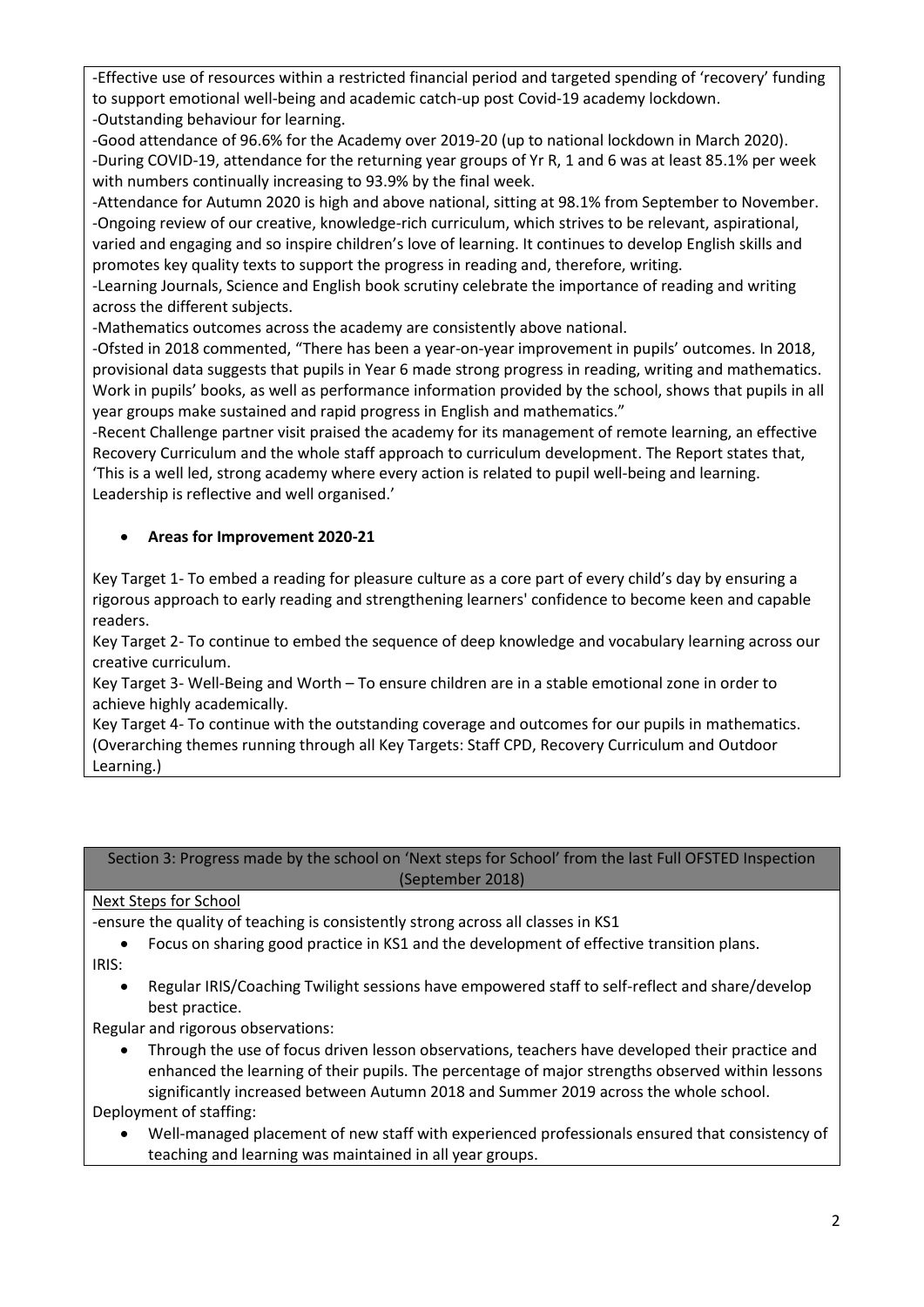#### Section 4: Overall Effectiveness

#### Summative grades

The Quality of Education: Outstanding

Behaviour and Attitudes: Outstanding

Personal Development: Outstanding

Leadership and Management: Outstanding

Early Years Provision: Outstanding

Section 5: The Quality of Education

#### **SEF Grade: OUTSTANDING**

#### **Key Strengths**

Our curriculum was highly praised by OFSTED in Sept 2018. 'School leaders have revised the curriculum to provide rich and meaningful experiences for pupils.'

#### **Intent:**

-Our curriculum intent starts with our vision: 'We seek to encourage all of our children to be confident, secure, caring individuals who achieve personal success and develop a lifelong love of learning,' and is developed through our 7 values: perseverance, independence, teamwork, celebration, enthusiasm, respect and success. We celebrate uniqueness and diversity.

-The curriculum is underpinned by key and relevant knowledge, with clear continuity and progression building upon prior learning. The curriculum intent is bespoke to the Academy and has been developed around the best learning priorities, quality key texts and meaningful first-hand experiences.

-SEND and disadvantaged children are included into our whole academy curriculum and achieve well. Teachers are skilled in providing learning sequences to ensure no child is left behind.

-We prioritise encouraging pupils to ask questions to foster their curiosity and enthusiasm for learning. Questioning and discussion promote learning with notable impact.

-Our broad and ambitious curriculum is designed to ensure that all pupils, including those who are vulnerable or disadvantaged, have opportunities to experience the cultural capital which will allow them to succeed.

-We recognise the importance of children developing an understanding of their own learning process (metacognition) and therefore as an Academy we timetable periods for children to Review and Reflect on their learning through the 'Crystal Ball' moments.

-Children leave our Academy as confident, secure and caring individuals. Please see our Curriculum Intent Statement.

### **Implementation:**

-OFSTED, September 2018, wrote that teachers 'have a good knowledge of the subjects they teach and ask probing questions that help build pupils' knowledge and deepen their understanding'.

-The teaching of reading and writing is outstanding and a major strength of the Academy. In EYFS and KS1, a wide and appropriate range of systematic reading strategies are used including RWInc phonics.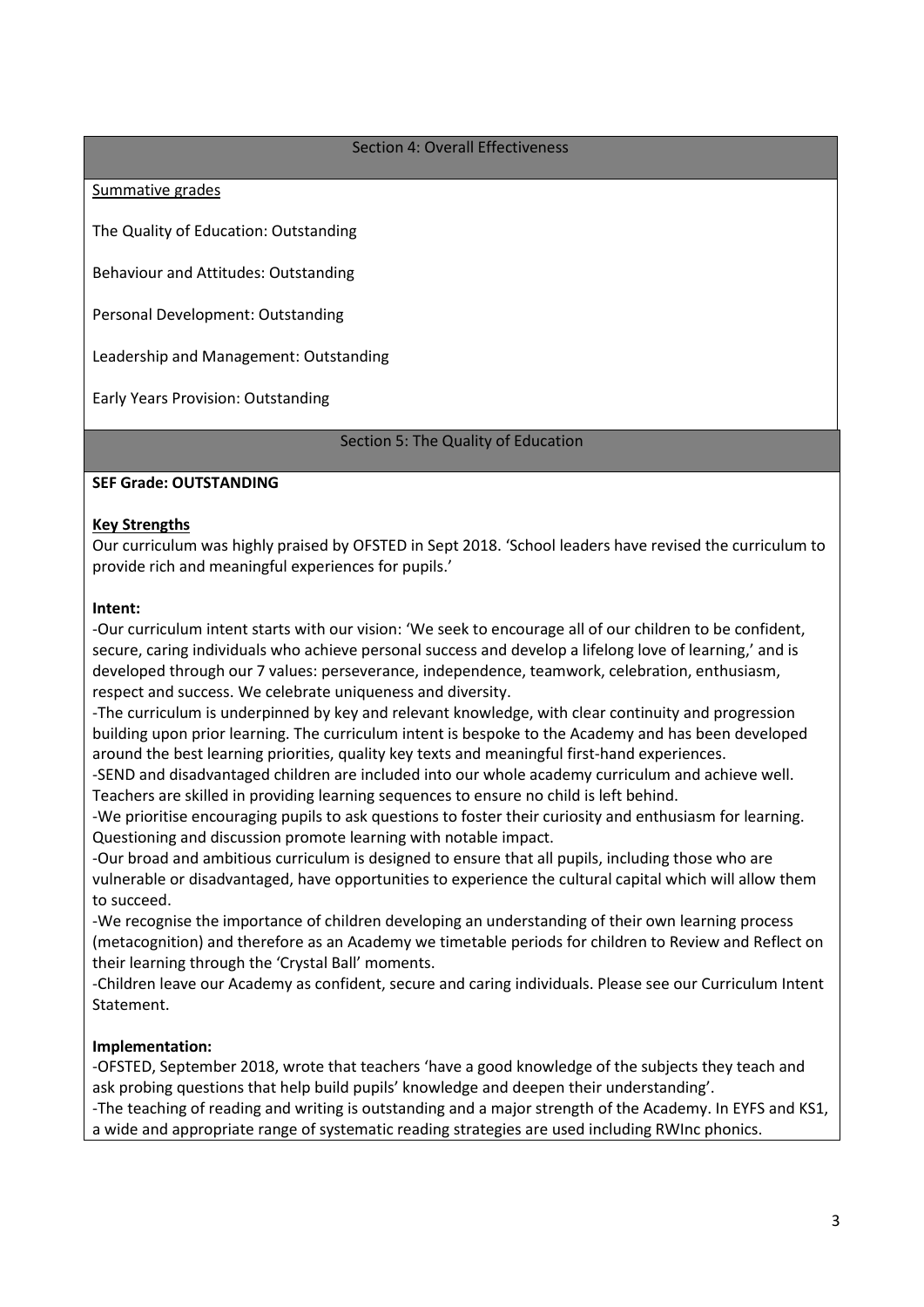-Structured Read, Write Inc. phonics programme has proven results. Phonics and early reading continue to be a focus. Children are regularly assessed, fast-tracked if necessary and those not making progress are identified and interventions provided.

-The teaching of maths is outstanding and continues to improve. Our curriculum is systematic and builds on previous learning enabling children to be fluent mathematicians who are confident when reasoning and problem solving.

-We ensure staff keep up to date and informed. Regular staff meetings are held and a range of training courses are provided to ensure teachers have the very highest subject knowledge. With Teacher Workload in mind, time is allocated for teachers to complete tasks.

-Subject leaders share and take ownership of their subject overview, progression in knowledge and expected end points. This is shared with other staff in regular Curriculum staff meetings.

-Teachers plan astutely and set challenging tasks based on systematic, accurate assessment of pupils' prior skills, knowledge and understanding. They use their expertise very effectively to deepen pupils'

knowledge and to teach them the skills needed to learn for themselves, increasing independence. -Teaching assistants are used effectively to deliver classroom support and intervention programmes that contribute to high standards and achievement.

-Regular home learning is set to enhance the quality of learning. (Homework Policy 2018) -The excellent level of differentiation ensures that SEN pupils have work that is well matched to their needs but also aspirational. Teaching promotes perseverance, confidence and independence.

-Within Maths, we have implemented a new curriculum, developed regular fluency time and continued to provide opportunities for children to be challenged.

-Implementation of our cross-curricular approach is carefully thought through and planned.

-Under normal circumstances, pupils work in a variety of classes/ mixed ability/ ability/ across year group/ across KS groups for a variety of lessons which enables them to work together and collaborate.

-Curriculum focus weeks, where children have had the opportunity to work across year groups, have been very successful. E.g. Arts week, STEM week, Book Week and World Arts Festival*.*

-Enrichment afternoons provide inspiring and engaging extra sessions, targeted towards pupils interests and passions.

-Proud involvement in National/World events which include: World Book Day, National Poetry Week and World Internet Safety Day etc. LPA took part in one National Writing Competition and came first!

-Leaders expect and ensure the very highest levels of teacher literacy skills to ensure pupils are immersed with accurate speech and a wide range of vocabulary throughout their time in the academy.

-Reading for pleasure is celebrated, children are read to every day by class teachers. This continues to build on cultural capital, vocabulary discussion and high-quality book talk.

-Writing and Maths moderation ensure staff focus on consistency across year groups and progression across the Academy. Exemplification materials are used for staff meeting moderation.

-Constructive feedback is regularly given to pupils which is of high quality, leading to high levels of engagement and interest.

-Regular feedback ensures pupils know how well they are doing, any misconceptions are quickly addressed and pupils know what they need to do next to improve.

-Use of national frameworks enable pupils to assess their own learning and inform next steps.

-Silver Arts Mark renewed 2020 and Platinum School Games Kite Mark have been gained. They have been implemented through a cross Key Stage approach and therefore have had greater impact.

-Huge extra-curricular provision consisting of before and after school clubs include a wide range of activities e.g. art, dance, sport, music and coding.

-The Forest School programme enhances the Science and DT curriculum for all Year 4 children. **-**Intervention programmes delivered across the school to support identified children in making developments to close the gap between them and their peers.

-Year 2, 5 and 6 booster groups in reading, writing and maths are taking place.

-Personalised learning is evidenced through differentiation and use of ILPs.

### **Impact:**

-The academy has a very effective policy and strategy for assessing, recording and reporting pupils' progress and evaluating impact.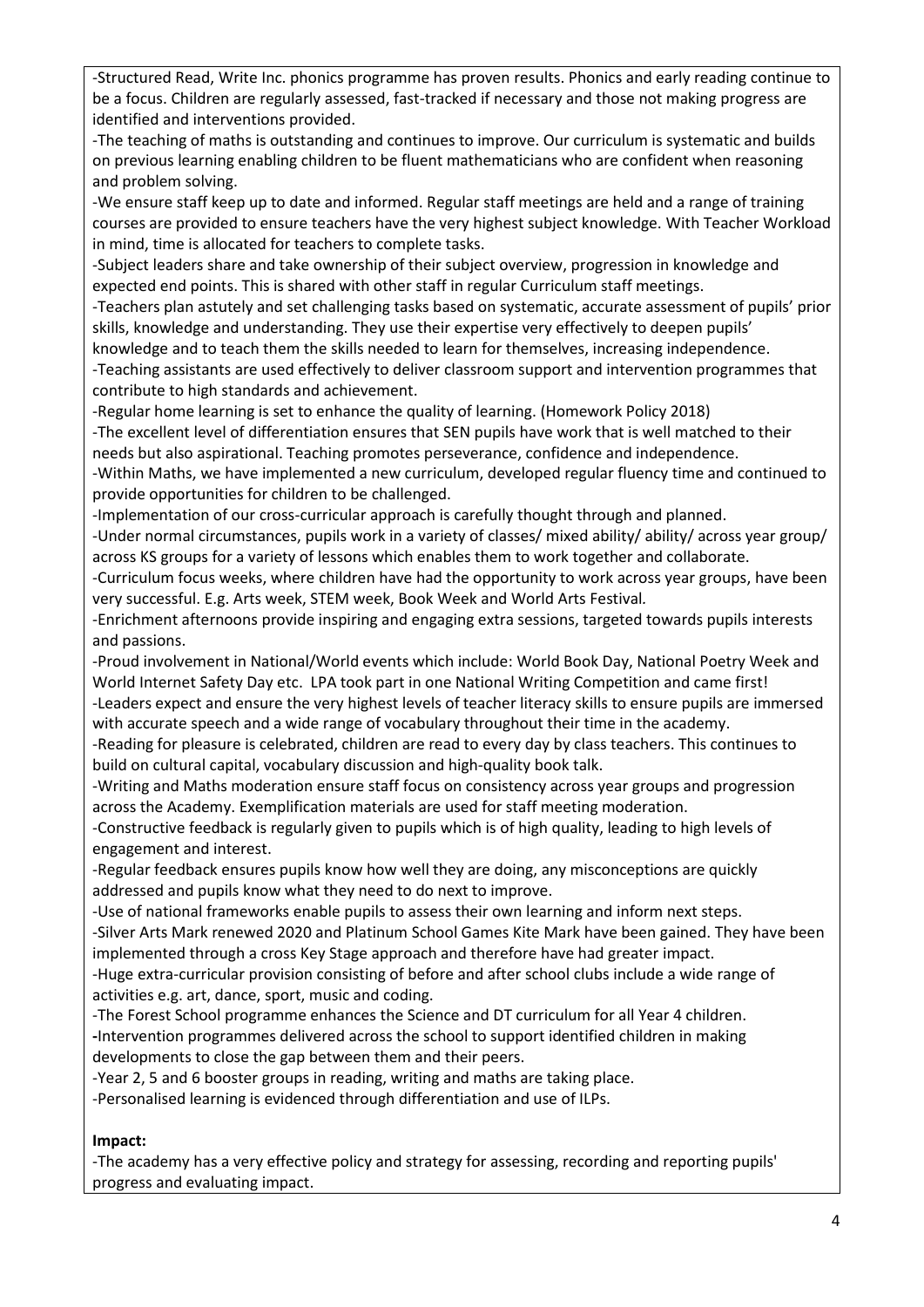-A focus on assessment for learning has had a positive impact on teachers' planning which is clearly focused on learning outcomes and success criteria. Pupils benefit from shared understanding of objectives and the increased use of self and peer evaluation.

-Self and peer assessment has strengthened pupils' knowledge and understanding of what the next steps are in their learning and pupils are able to articulate these.

-Pupils make accelerated progress.

-The academy's assessment for learning processes are robust with internal moderation of teacher assessment informing pupil attainment which is tracked and analysed to identify under achievement. This informs the intervention provision map for reading, writing and maths.

-Academy data is consistently above national.

-External moderation has supported judgements with Year 6 Writing Moderators stating that the approach to teaching writing and the children's work is the 'exception to the norm' (June 2019).

-Meetings with Oathall staff (local secondary) have started to provide additional learning opportunities in a wide variety of subjects. E.g. children visiting the secondary to experience cooking and using the D.T. and drama facilities and access to the farm.

-Pupils books demonstrate a range of high quality outcomes across a wide variety of curriculum areas. Work is of a consistently high standard.

-Pupils leave the academy with the knowledge and skills required for future learning and success.

## **The Quality of Education during Covid-19 Pandemic**

-During this challenging period, the school remained open for children of keyworkers and vulnerable children. Daily attendance began between 11 and 20 and increased to around 50 per day in June/July. -Children in school were able to access on-line learning in core academic subjects, as well as participate in Forest School, Art work, PE activities, craft and gardening.

-As per government guidance, the academy fully reopened for years R, 1 and 6 in June. All classrooms utilised to provide bubbles for up to 15 children.

-In Lockdown 1 Remote learning for all children was provided through our VLE and MyMaths websites which allowed all staff to upload weekly personalised provision in Maths, English and Curriculum subjects. -Weekly e-mail contact was maintained with all families and children shared super celebration work with teachers. Success stories were shared with the community via Twitter.

-Expectation and aspiration remained high and work was celebrated through galleries of Stars of Success. -Opportunities for children to experience whole class reading, phonics, PE and more were offered through use of videoing.

- In Lockdown 3, Our Remote Learning Plan incorporated use of Teams to provide a minimum of 2 daily live lessons. Sessions provided direct teaching and provided feedback and motivation for learners. Teachers also pre-recorded inputs to support the wider curriculum. Live small group focus teaching sessions also provided.

-Remote Learning levels of engagement very high -90%

-Parent Survey very positive regarding remote learning provision. 85% strongly agreed /agreed that 'I am pleased that my child is receiving direct teaching from their teacher and an independent task for each lesson'. 89% strongly agreed /agreed that 'I am pleased that my child receives feedback via whole class feedback, individual feedback via email, feedback in afternoon Teams sessions, or through directed selfassessment'

-Quality assurance carried out by SLT of live lessons during Lockdown 3 confirmed that in 100% of lessons safeguarding, behaviour management/relationships and modelling were a strong element.

-Differentiated tasks were set where required to accommodate those with different needs.

-Since September 2020, focus has been on our Recovery Curriculum which has put an emphasis on children's wellbeing and reacquainting children with routines of school and learning behaviours. Regular opportunities were provided to revisit lost learning in all subject areas.

#### Impact-Outcomes

#### **STANDARDS KS2**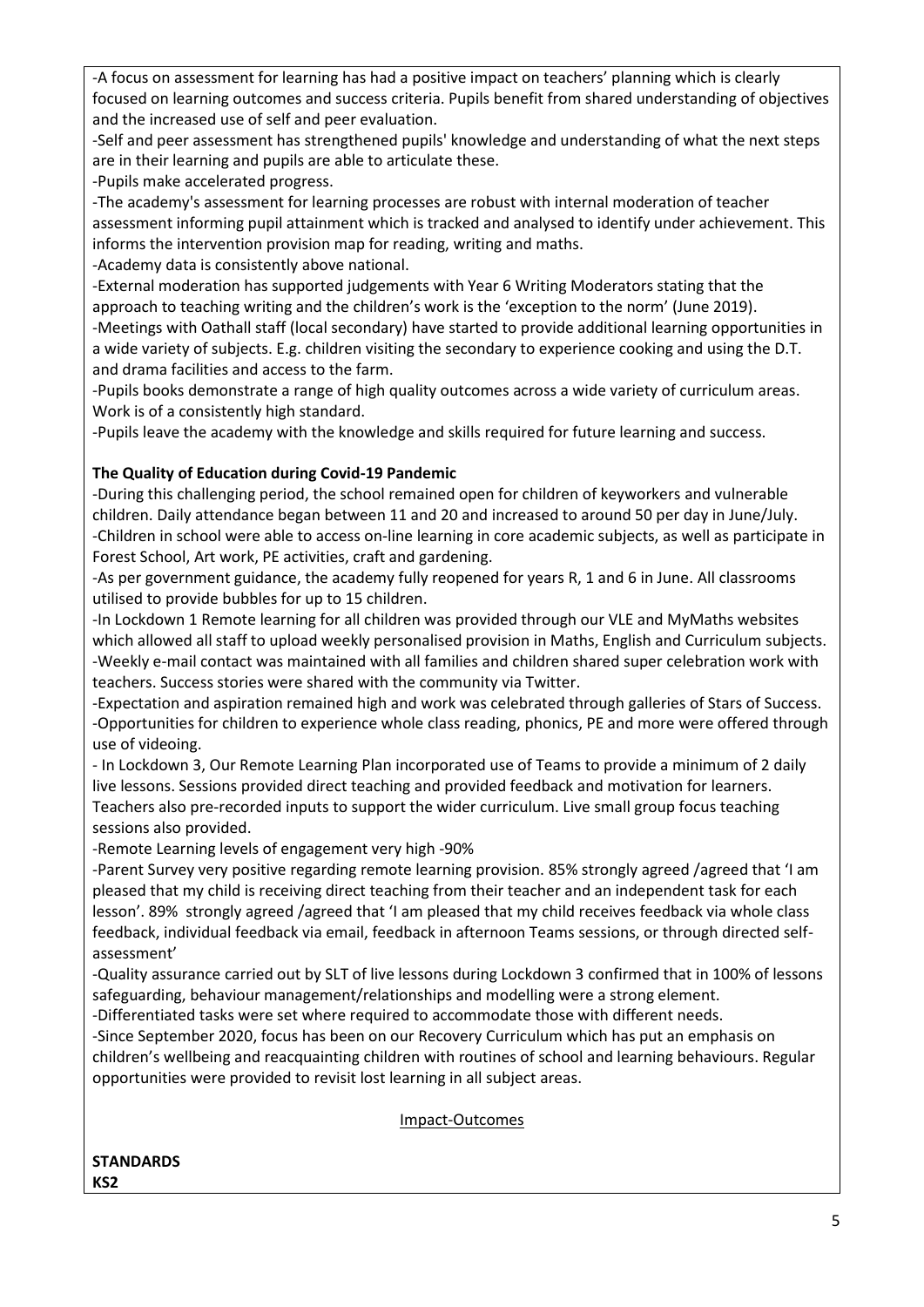### **Maths**:

In 2019 97% (National 75%) achieved the expected standard and 59% achieved a high standard. Our maths progress score was 3.7. The average scaled score is 110

In 2018 96% (National 74%) achieved the expected standard and 47% achieved a high standard. Our maths progress score 2018 was 4.2. The average scaled score 109.

In 2017 74% (National 75%) achieved the expected standard and 22% achieved a high standard. Our maths progress score was 3.7. The average scaled score 104.

## **Reading**:

In 2019 90% (National 75%) achieved the expected standard and 49% achieved a high standard. Our reading progress score was 2.5. The average scaled score is 108

In 2018 91% (National 75%) achieved the expected standard and 44% achieved a high standard. Our reading progress score was 2.4. The average scaled score 108.

In 2017 79% (National 71%) achieved the expected standard and 38% achieved a high standard. Our reading progress score was 2.5. The average scaled score 107.

## **Writing**:

In 2019 89% (National 75%) achieved the expected standard and 23% achieved a high standard. Our progress score was 0.5.

In 2018 91% (National 78%) achieved the expected standard and 23% achieved a high standard. Our writing progress score was 0.2.

In 2017 81% (National 76%) achieved the expected standard and 11% achieved a high standard. Our writing progress score was -0.1.

## **GPS**:

In 2019 93% (National 78%) achieved the expected standard and 62% achieved a high standard. The average scaled score 110

In 2018 92% (National 78%) achieved the expected standard and 49% achieved a high standard. The average scaled score 109.

In 2017 84% (National 77%) achieved the expected standard and 42% achieved a high standard. The average scaled score 108.

## **KS2 Combined Reading, Writing and Maths score**:

2019: 87% (National 65%) 2018: 85% (National 64%) 2017: 63% (National 61%)

## **KS1**

## **Reading:**

In 2019 91% (National 75%) were working at the expected level or above. 30% of children were working at GD.

In 2018 88% (National 76%) were working at the expected level or above. 29% of children were working at GD.

In 2017 87% (National 76%) were working at the expected level or above. 29% of children were working at GD.

## **Writing:**

In 2019 88% (National 70%) were working at the expected level or above. 19% of children were working at GD.

In 2018 86% (National 70%) were working at the expected level or above. 20% of children were working at GD.

In 2017 74% (National 68%) were working at the expected level or above. 17% of children were working at GD.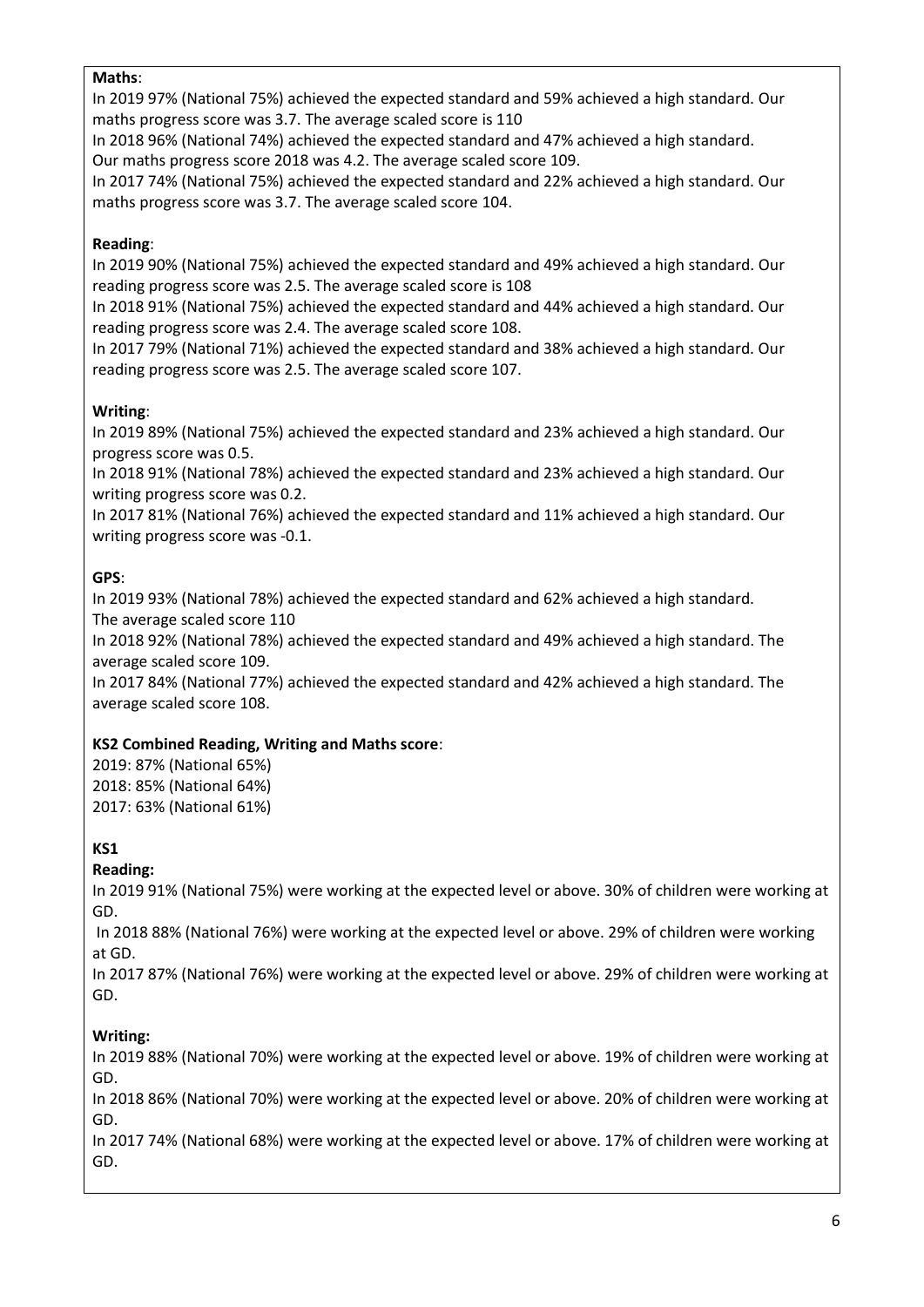### **Maths:**

In 2019 88% (National 76%) were working at the expected level or above. 26% of children were working at GD.

In 2018 87% (National 76%) were working at the expected level or above. 26% of children were working at GD.

In 2017 86% (National 75%) were working at the expected level or above. 24% of children were working at GD.

### **Year 1 Phonics Check**

In 2019 94% of children in a cohort of 89 passed the phonics check In 2018 97% of children in a cohort of 90 passed the phonics check In 2017 95% (National 81%) of children in a cohort of 90 passed the phonics check 95% of boys passed the check / 96% of girls passed the check

### **EYFS GLD**

2019 GLD= 82% (71% national) 2018 GLD= 80% (70% national) 2017 GLD= 74% (71% national)

### **KS2 Disadvantaged 2019**

#### Year 6 Results for PP (4 children)

|         | <b>Test Scaled Scores</b> |          |        |  |  |
|---------|---------------------------|----------|--------|--|--|
|         | $100+$<br>< 100<br>$110+$ |          |        |  |  |
| Reading |                           | 4 (100%) | 1(25%) |  |  |
| Writing |                           | 4 (100%) | 1(25%) |  |  |
| Maths   |                           | 4 (100%) | 1(25%) |  |  |

### **KS1 Disadvantaged 5 children**

| Reading | 4 children = $80\%$ |
|---------|---------------------|
| Writing | 4 children = $80\%$ |
| Maths   | 4 children = $80\%$ |



# Progress Breakdown

15 July 2019

|  |  |  |  |  |  |  |  | Y2, Y3, Y4, Y5, Y6 - All SEN (62 pupils) |  |
|--|--|--|--|--|--|--|--|------------------------------------------|--|

Sum2 2017-18 to Sum2 2018-19

| All Pupils (62 pupils)        | <b>Reading</b> | <b>Writing</b> | <b>Mathematics</b> | Average       |
|-------------------------------|----------------|----------------|--------------------|---------------|
| Progressed by 6 steps or more | 48 (77.4%)     | 45 (72.6%)     | 49 (79.0%)         | 47.3 (76.3%)  |
| Progressed by 5 steps         | 8 (12.9%)      | 10(16.1%)      | 8 (12.9%)          | $8.7(14.0\%)$ |
| Progressed by 4 steps         | 4(6.5%)        | $2(3.2\%)$     | 2(3.2%)            | 2.7(4.3%)     |
| Progressed by 3 steps         | 1(1.6%)        | 2(3.2%)        | 2(3.2%)            | 1.7(2.7%)     |
| Progressed by 2 steps         | $0(0\%)$       | 1(1.6%)        | $0(0\%)$           | 0.3(0.5%)     |
| Progressed by 1 step          | $0(0\%)$       | 1(1.6%)        | $0(0\%)$           | 0.3(0.5%)     |
| No steps progress             | $0(0\%)$       | $0(0\%)$       | $0(0\%)$           | $0.0(0\%)$    |
| Regressed                     | $0(0\%)$       | $0(0\%)$       | $0(0\%)$           | $0.0(0\%)$    |
| <b>Missing Data</b>           | 1(1.6%)        | 1 (1.6%)       | 1 (1.6%)           | 1.0(1.6%)     |

### **GLD**

Reception Results for PP (5 children) – 80%

#### **Year 6 results SEND** 10 children

| <b>Test Scaled Scores</b> |
|---------------------------|
|---------------------------|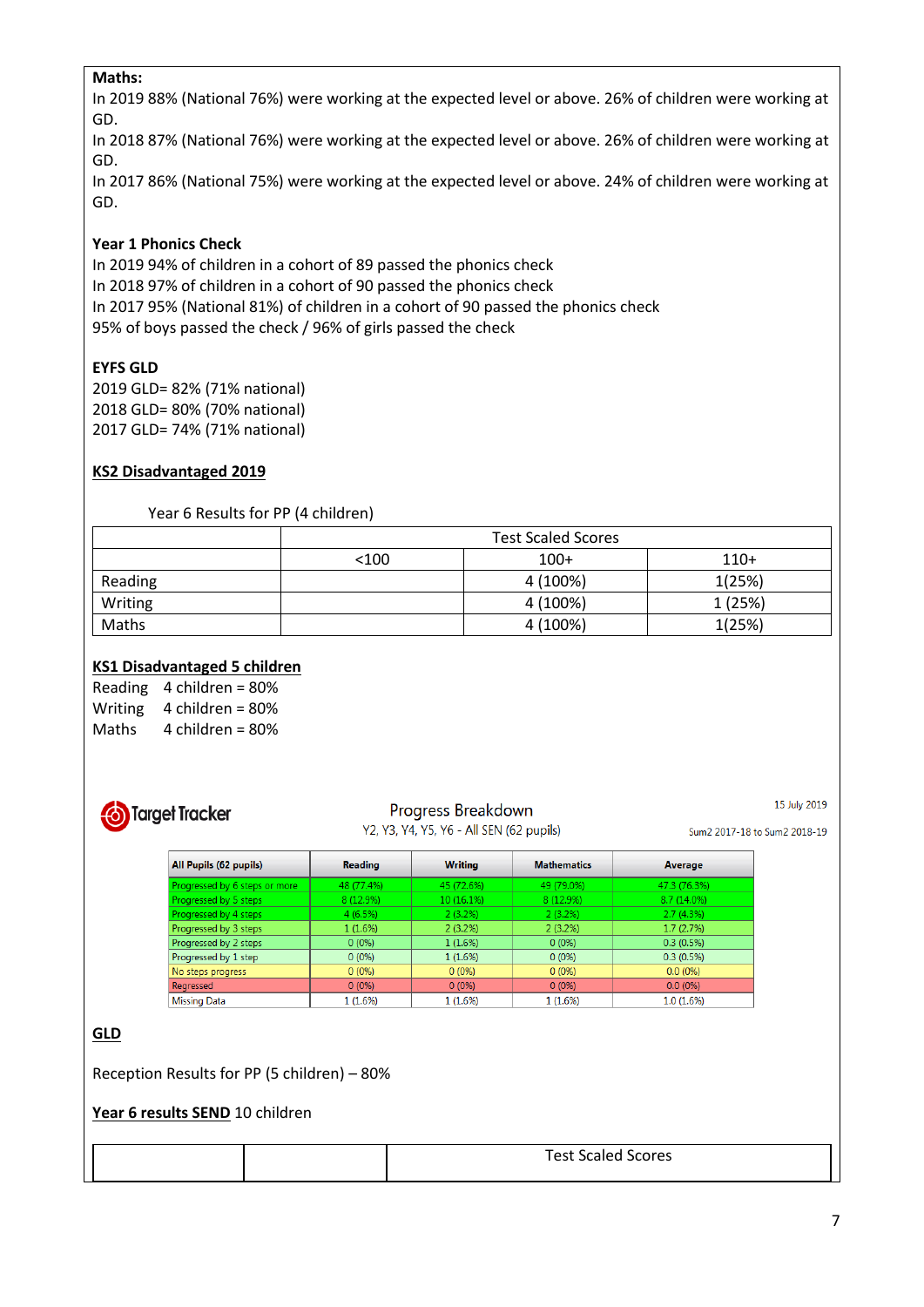|         | Other - not<br>applied | < 100       | $100+$  | $110+$  |
|---------|------------------------|-------------|---------|---------|
| Reading | 1(10%)                 | 4 (40%)     | 5(50%)  | 3(30%)  |
| Writing | 1(10%)                 | $3(30.0\%)$ | 6(60%)  | 3(30%)  |
| Maths   | 1(10%)                 | 1(10%)      | 8 (80%) | 4 (40%) |

#### **Areas for Development:**

-See Academy Long Term Plan – Key Targets 1-4.

-Ensure current Year 6 are secondary ready and identified groups supported in order to reach expected standard. Continue to build on good practice (data action plans)

#### Section 6: Behaviours and Attitudes

#### **SEF Grade: OUTSTANDING**

### **Key Strengths**

-OFSTED, September 2018, wrote, 'there is a calm and orderly atmosphere that encourages high standards of behaviour and very positive attitudes to learning'.

-Our Values and our school charter of Rights and Responsibilities underpin and consolidate positive behaviour throughout the Academy. The Academy has a Good Behaviour Code and a Good Behaviour Policy which was reviewed in July 2019 and had a Covid 19 Behaviour Appendix added in May 2020.

-The Academy's Good Behaviour Policy clearly states expectations of all pupil behaviour together with the resulting consequences and sanctions. We provide an ethos where positive role models are praised and good behaviour reinforced and rewarded.

-Trend over time: Lesson visits over the past 3 years have judged children's behaviour and attitudes to be good or better in 100% of lessons. The overwhelming majority of pupils' behaviour is outstanding and this makes a significant contribution to the excellent ethos for learning.

-Trend over time: Behaviour was judged as 'outstanding' at the 2010 inspection and this was confirmed by the HMI subject inspection in October 2012. This has also been ratified by our Challenge Partner and the 2018 Inspection.

-Pupils feel safe in the Academy (100% agreed in Year 6 Exit Survey 2020).

-Whole school House Points System has a positive impact on behaviour and individual class reward systems support this.

-Weekly celebration assemblies and Termly Super Celebration Assemblies reward good behaviour and achievement. Topics such as attitude, disability, British values and school values are modelled and revisited throughout the year in assemblies.

- Captain's Table on Friday lunchtime celebrates outstanding work and behaviour. (pre-covid)

-There are very few reports of bullying in the Academy. Any incidents are fully investigated, recorded electronically and dealt with promptly. Parents are informed of any serious incidents and every effort is made to resolve differences and steps are taken to ensure channels of communication are kept open for as long as it takes for the matter to be resolved. In our Academy, there is zero tolerance towards harassment, racism and bullying. There were 12 reported bullying incidents from 2019-20. 6 of the incidents were between two families who had fallen out. The academy worked with, and supported, both children during this time and liaised with outside agencies involved with the families. The other 4 incidents were parent reports. Through discussion with children, parents and staff, these were found to be ongoing friendship issues on the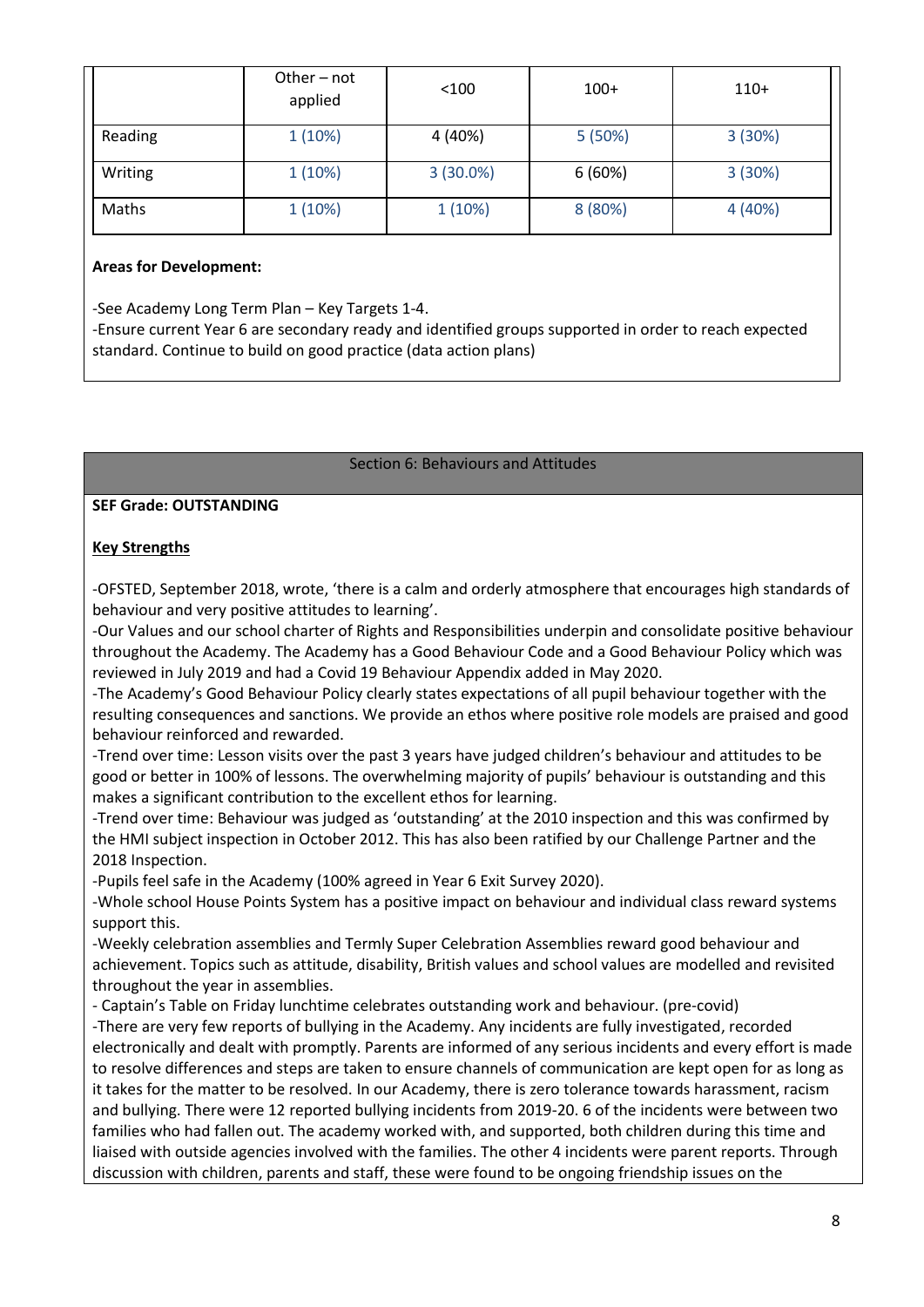playground. The academy ensured work was done with these children to support social skills and interactions and regularly fed back to parents to resolve the conflict*.*

-An annual anti-bullying week supports children's well-being with displays and assemblies complementing this.

-An annual equality week celebrates children's tolerance and respect with displays and assemblies, demonstrating the daily message that difference is valued.

-Liaison with the Police Welfare Officer highlights strategies for older children dealing with cyber-bullying incidents and safe use of the internet.

-Correct and consistent use of Positive Handling Plans. A large number of staff are trained and de-escalation strategies are in place for specific pupils.

-Pupils make a very positive contribution to a well ordered, safe school. Pupils know the importance of feeling safe and happy in the Academy. This includes the use of the Internet. The Internet user policy is regularly updated and children and parents sign an acceptable use agreement. As a result, pupils are aware of the dangers of the internet/social media and are happy to share any rare incidents of inappropriateness with staff. There are appropriate rules for each year group.

-We participate in the annual e-safety week and hold E Safety presentations for parents (whilst information is also signposted on the Academy website).

-We have held full training on e-safety for all staff and the Local Board.

-The Academy regularly participates in 'Show Racism the Red Card' workshops and training has been held for pupils and staff.

-Children are encouraged to "tell" an adult or a friend of any concerns they have in relation to specific issues. -All members of staff on duty during playtimes wear a high visibility jackets to ensure all children can see a member of staff. Serious or repeated behaviour incidents are recorded and reported on CPOMs. Pupils struggling with playtimes are identified in all meetings and specific plans put in place to support them. A daily Lunch Club is run by SLT for children who find social interactions more challenging.

-Poor behaviour is tackled effectively by parents, carers and staff working together to develop an individual education plan encouraging independence and making the right choices to remain in school. Despite challenging behaviour from vulnerable pupils, through effective management and strategies there were no exclusions in 2019-20.

### *Case Study-Child B*

*1-1 support sometimes 3-1, reduced timetable, regular communication with parent, learning mentor intervention, risk assessments and behaviour plan, differentiated learning and specialist lunchtime provision.*

## **ATTITUDES**

-OFSTED, September 2018, wrote that children have, 'examples of where their ideas have been listened to and they feel that they can approach all adults with any concerns or worries they may have'.

-Children show high levels of engagement, courtesy, collaboration and co-operation in and out of lessons. Pupils get on very well together in lessons and at social times. These good relationships underpin learners' achievement and progress. They have excellent, enthusiastic attitudes to learning, enabling lessons to proceed without interruption.

-Learners support each other and show high levels of concern and care for others.

-Good role modelling from Peer Mediators, Playground Pals, Sports Crew, House Captains, Eco Reps, Community Crew, Maths Crew, Digital Leaders, Library Monitors and School Council members sets a clear expectation across the Academy.

-Academy Values, such as Respect Ranger and Perseverance Pirate, are part of everyday academy life. Unique Octo has been developed and designed by children in order to celebrate difference.

-Views of pupils taken through pupil survey, school council, peer mediators and house captains. -Views of Stakeholders include communication with Parents and Carers, with a clear website, SENCO Surgeries, Principal pop ins and fortnightly newsletters. Parents' views are favourable regarding safety and they work in partnership with the Academy. There are excellent community links and a strong PTA support for the Academy e.g. Book Week celebrations, Lindfield Village Day and 'new entrants' meeting. Results from our last parent survey (2020) demonstrated an overwhelming positive result.

# **ATTENDANCE**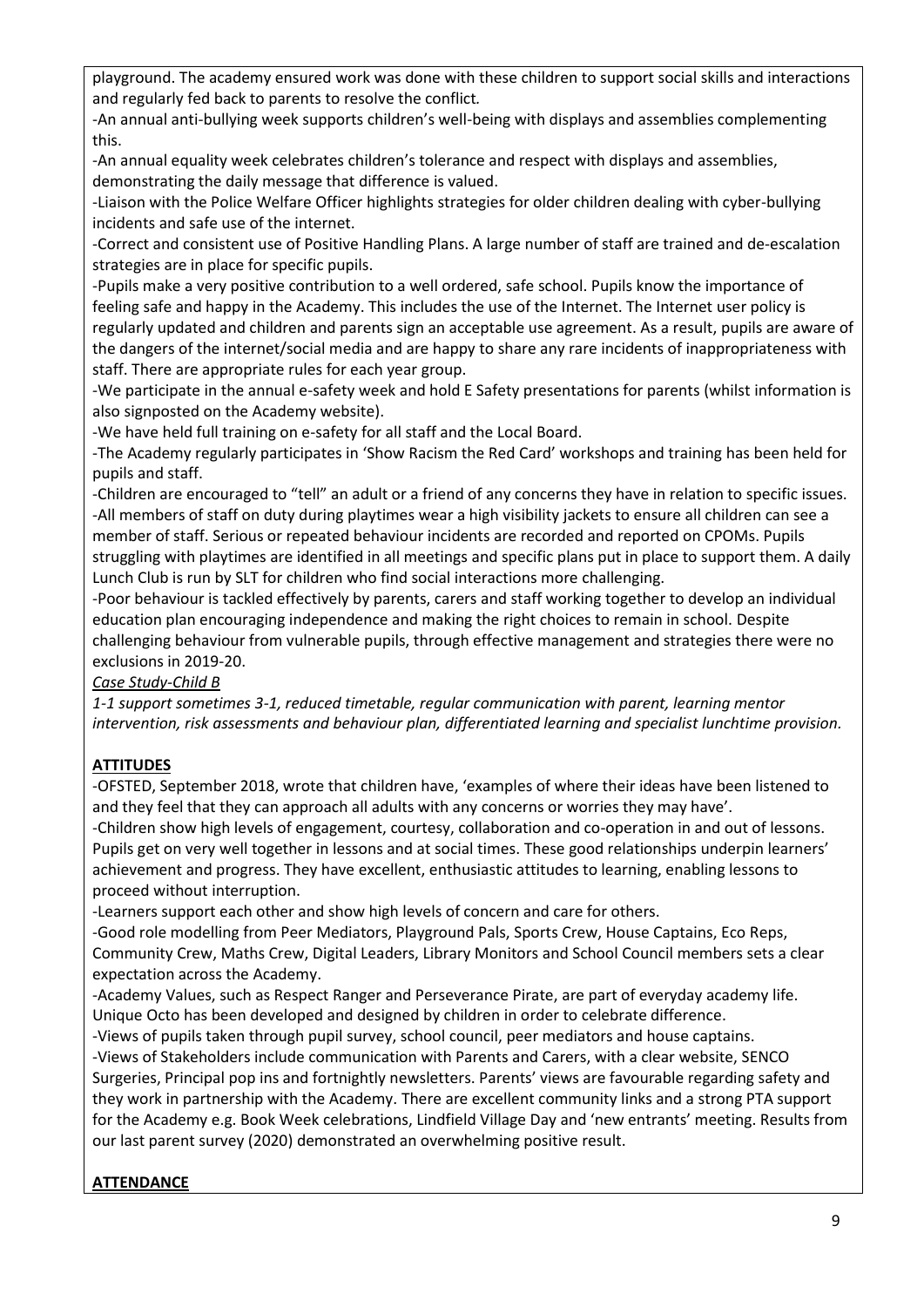-Overall attendance for 2017-18 was 96.9%. Persistent absence for 2017-18 was 2.6%.

-Overall attendance for 2018-19 was 96.8%. Persistent absence for 2018-19 was 3.6%.

-Overall attendance for 2019-20 was 96.1% up to school closure due to COVID-19 pandemic. (Further details an on attendance during COVID-19 are below):

-Regular visits by the Trust Attendance Officer support actions and direction with attendance. Appropriate letters are sent to parents and fines applied for where necessary. Work with individual families and the learning mentor addresses any ongoing issues. Persistent absence is monitored and parents involved. Schedule is as follows-

Term 1-letter home about attendance if below 90%

Term 2-letter home requesting a meeting with Assistant Principal/Attendance Officer if still below 90% Term 3-letter home requesting another meeting with Assistant Principal/Attendance Officer and school nurse present

-Assistant Principal regularly meets the few families with continued low attendance.

-EHCPs put in place to support attendance despite medical needs.

-Attendance and punctuality are celebrated through assemblies and the newsletter.

-KS1 and KS2 end of term award for the two classes with the highest attendance in the Academy.

-'Attendance' continued to be monitored during lockdown periods. Children engaged well with online learning provision and those having difficulties were well supported by SLT and teaching teams though home visits, work packs, laptop provision, school place allocation and regular support sessions from the Learning Mentor. Levels of engagement were monitored by staff each week and regular contact maintained with vulnerable families.

## **Behaviour and Attitudes during Covid-19 Pandemic**

-Behaviour Appendix 2020 shared with parents and children

-Social stories and child friendly behaviour and visual timetable in place for bubbles

-Teachers were able to send virtual stickers reflecting our 7 core values

-Parents and children received a letter and value stickers saying how proud we were of their resilience during this period.

-Attendance figures were reported during this period as per national guidelines.

-Attendance of Yrs R, 1 and 6 was at least 85.1% per week, rising higher as time passed to 93.9% in the final week.

-Full time provision of places offered for more than 60 children of key workers and vulnerable children.

-Vulnerable families not attending school were contacted by DSLs (see Safeguarding)

-A number of assemblies were held before lockdown covering a range of topics such as kindness, hygiene and resilience.

-Behaviour meetings held with vulnerable children prior to returning to school in June

-Regulation Stations in operation for all bubbles which gave a space to revisit Zones of Regulation resources. -Focus of the Recovery Curriculum during the Autumn term was to focus behaviour and attitudes of the children under the 5 levers.

-'Positivity is a Super Power' whole school project launched remotely

## **Areas of development**

-To continue to celebrate diversity through our curriculum and promote positive attitudes towards difference.

-See Key Target 3

### Section 7: Personal Development

## **SEF Grade: OUTSTANDING**

**Key Strengths**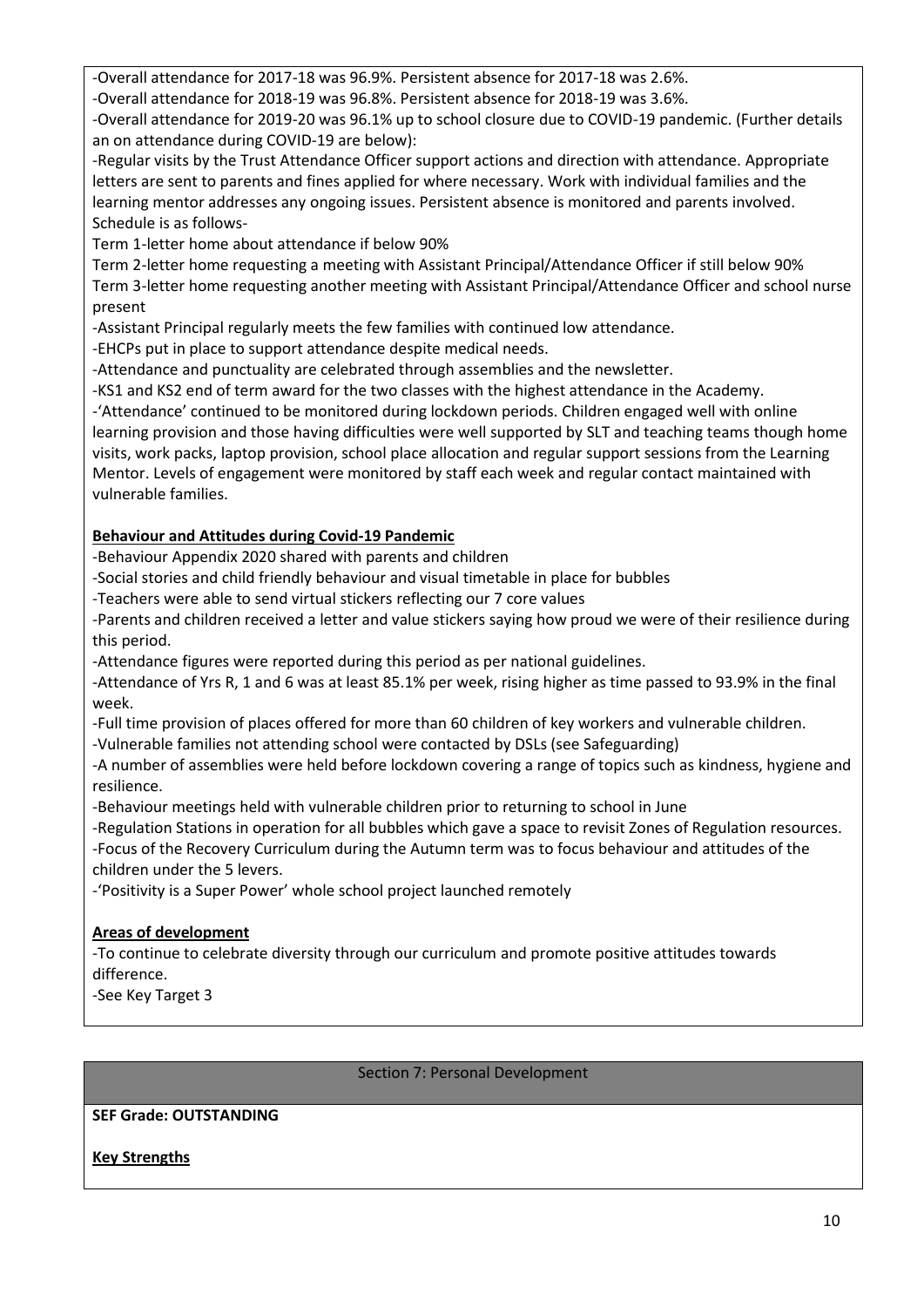-OFSTED, September 2018, wrote that, 'the school is a welcoming and happy place to be, underpinned by the schools values, which include celebration, success, perseverance and respect'.

-Children have plenty of opportunities to celebrate their learning, e.g. weekly sharing assemblies, weekly celebration assemblies, art exhibitions, locality enrichment opportunities, music concerts, Year 6 drama productions, Christmas shows and community choir/dance events. This gives the children pride in their achievement and commitment to learning, supported by a positive culture across the whole school. *Case Study-Child A*

*Peer mediators- wrote letters to apply for this role and were selected on merit. They receive training for this role. These children then assisted staff with implementing the Good Behaviour Code- resolving KS1 conflict and managing movement around school*

-Stakeholders have reported that the use of Values Stickers and certificates continues to promote courtesy and consideration in children.

-Healthy Schools and promotion of healthy eating is of great importance in our academy. Our Healthy Schools co-ordinator has arranged staff meetings, visiting chefs, healthy eating demonstrations to parents and visits to supermarkets. The School Council selected the school dinner menu to ensure it was balanced and healthy. -Exercise is promoted throughout the school through a wide range of sporting activities available before and after school. Within class every day opportunities to be active are planned such as the 'daily run' and regular active brain breaks. Teachers have received CPD in teaching PE and high profile is given to sporting achievement in celebration assemblies and through regular tweets.

-Whole school Jigsaw curriculum for PSHE has enabled children to develop and demonstrate skills and attitudes that will allow them to participate fully in, and contribute positively to, life in modern Britain. -New RSE Policy shared with parents

-A wide, rich set of experiences and opportunities are provided for all children to interact positively across a range of situations, e.g. many clubs, sports activities, competitions, church visits, Village Day parade, cross phase curriculum afternoons, singing in the community and Super Celebrations.

-Strategies for positive learning behaviour have been embedded, e.g. crystal ball moments, what to do if you are stuck (The 3 Bs) and Growth Mindset problem solving solutions. These strategies promote selfconfidence, self-awareness and an understanding of how to be a successful learner.

-Zones of Regulation is used as an emotional regulation tool for all children to enable them to express how they are feeling and ensure they are in the best place to learn.

-Plenty of opportunities are arranged to promote end of year transition and Year 6 work closely with feeder secondary schools to prepare for KS3. This also happens for pre-school transition.

-Programmes are offered to vulnerable children and their families to promote positive school experiences, e.g. Forest School, Circle of Friends and Lunchtime Club. This includes enabling children to manage their own feelings and behaviour and how they relate to others.

-Vulnerable children receive targeted support from our Learning Mentor. The academy works closely with Family and Child support workers and Family Link Workers.

-Daily 'Lunch Club' in place to support children with any pastoral need.

-All children have access to the Learning Mentor who is available to counsel and provide emotional support. -Provision for Pupil Premium children is personalised and aimed to widen their life experience, providing cultural capital.

-SEND children have personalised learning tailored from their individual starting points to ensure they reach their potential and aim high.

-Pupils with medical needs are well cared for through Individual Health Care Plans.

- World Book Day and Fair Trade Week were celebrated across the Academy during Lockdown 3 **SPRITUAL, MORAL, SOCIAL AND CULTURAL**

-Social, moral, spiritual and cultural diversity are embedded in the curriculum.

-Equality Week celebrates all.

-Forest School programme for all Year 4 children.

-Structured programme of assemblies that enable children to understand our Academy Values (Respect, Teamwork, Success, Celebration, Perseverance, Enthusiasm and Independence), British Values, other faiths and provide opportunities to take part in charitable events and national celebrations. We ensure that they are well prepared to respect others and contribute to wider society and life in Britain.

-We have an elected and democratic School Council.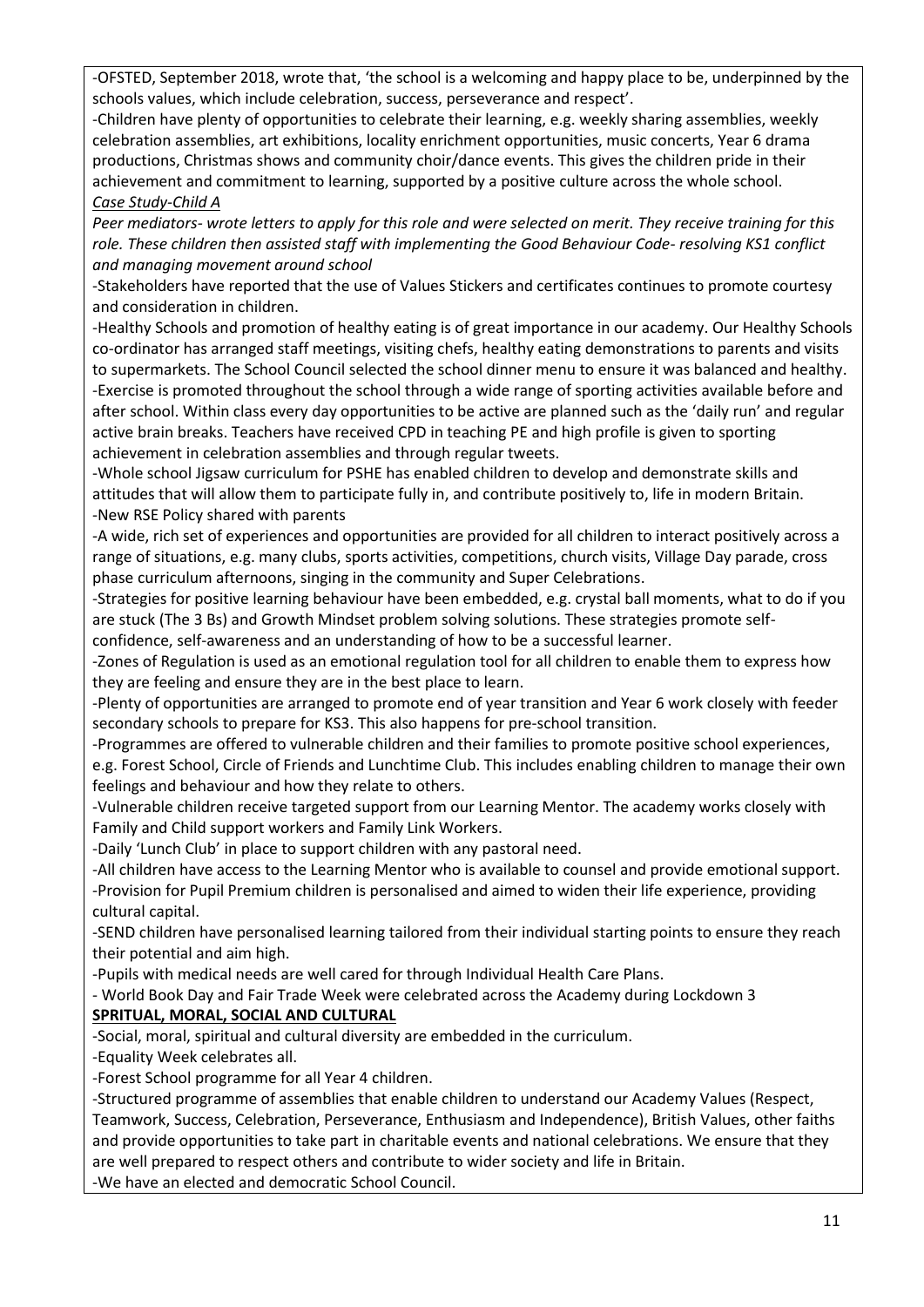### **BRITISH VALUES**

**-**There is an acceptance and engagement with the fundamental British Values across our academy. -We have a British Values Curriculum statement identifying areas of the curriculum where British Values are

taught and explored. This can be found on our website and in each classroom.

-Children develop and demonstrate skills and attitudes that will allow them to participate fully in, and contribute positively to, life in modern Britain.

**Democracy** – regular school elections in line with national elections for KS1 and KS2 children, pupil election of house captains, school council, community crew and eco warriors. Children are given opportunities to raise concerns, make decisions or share ideas with the School Council.

**Rule of Law** – development of our own school codes of behaviour based on rights and responsibilities and class behaviour codes developed together in each classroom. Close links with the local Youth Liaison Officer and other emergency services.

**Individual liberty** – choice of challenge in work and play, choice of activity at playtime, a wide range of afterschool clubs on offer, expectations are set and pupils understand how to make safe choices.

**Mutual Respect** – evidenced through our Behaviour policy, values and ethos. Many opportunities are provided for children to work in teams (houses). Peer mediators, playground pals and sports leaders also play a significant role.

**Tolerance for those with differing faiths** – children state that their academy teaches us to respect people who are different. We have a co-ordinated assembly programme celebrating diversity and welcome visitors into our academy (community assemblies).

### **Spiritual Development**

-Development of mindfulness sessions across the Academy.

-Class time dedicated to reflection on learning (use of our 'crystal ball moments')

-Use of imagination and creativity across our broad topic based curriculum and our PHSE and RE curriculums. -Development of self-confidence, taking part and performing in class assemblies, school productions or activities.

### **Moral Development**

-Good Behaviour Code

-School Values and behaviour system designed to celebrate positive behaviour.

-Think sheet – children have the opportunity to reflect when things go wrong and are encouraged to understand the consequences of their behaviour and actions.

-PHSE curriculum gives children the opportunity to discuss a dilemma.

### **Social Development**

-Opportunities for all children to interact positively across a range of situations, e.g. many clubs, sports activities, competitions, church visits, village day parade, enrichment afternoons, singing in the community and Super Celebrations.

-House rewards across the Academy.

### **Cultural Development**

-We aspire for all our children to develop a love of learning and have developed a broad and creative curriculum providing a range of opportunities.

-Development of a wide range of activities across the school through our work to achieving Artsmark Silver – whole school arts celebration, locality competitions, drama clubs, 'mega' choir, musical assemblies, book week, reading and writing competitions.

-Local cultural experiences such as taking part in Lindfield Arts Festival.

### **Provision of Personal Development during Covid-19 pandemic**

-Children's mental health supported via regular communication between academy and home, including teacher emails, phone calls, letters home, team videos, etc.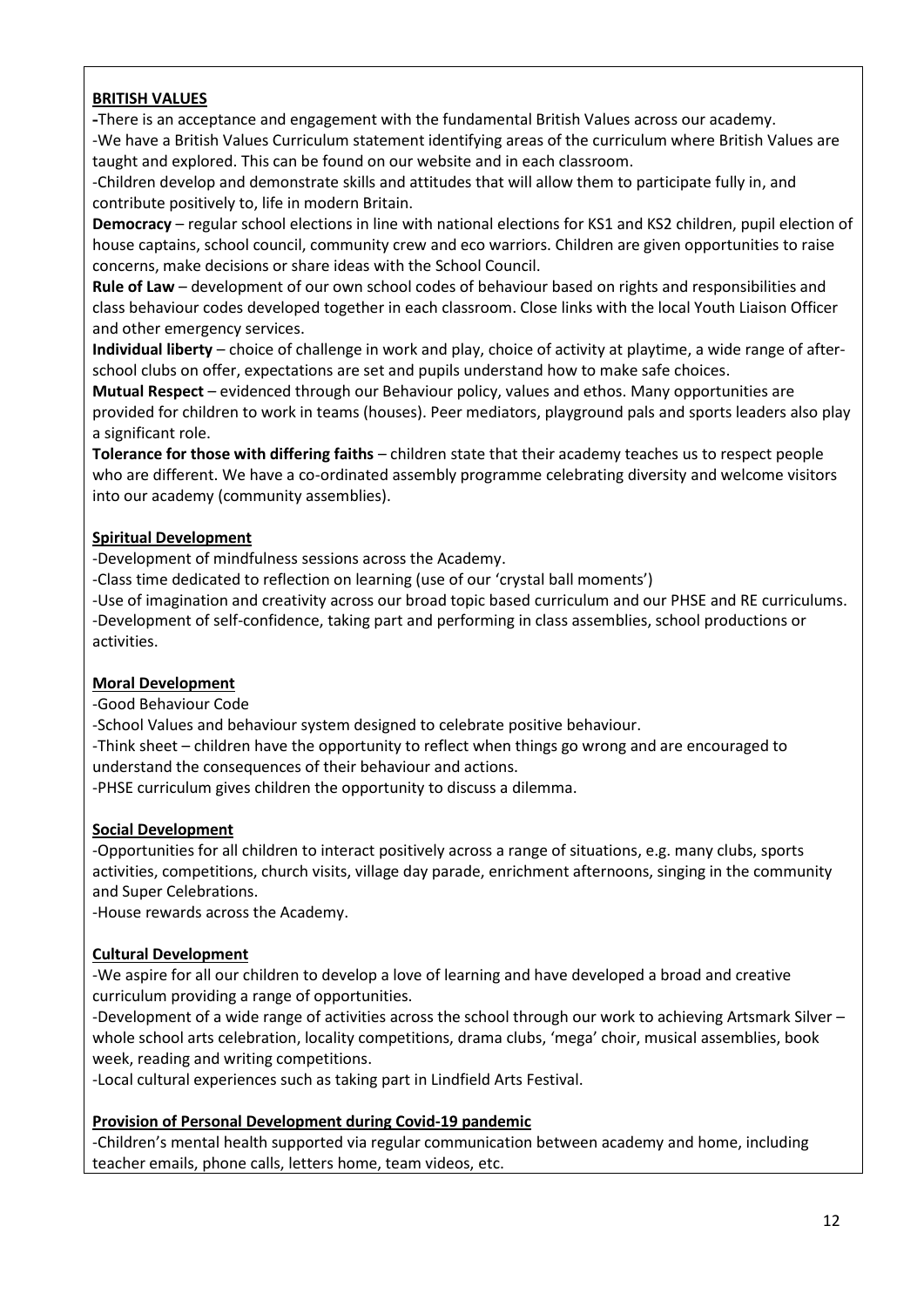-SENCO provided parents with Zone of Regulation packs if they felt their child was struggling with lockdown anxiety. In Lockdown 3 Learning Mentor provided regular teams meetings with families and children of concern.

-Academy Values continually celebrated via Stars of Success galleries of work, communication with children reaffirming Perseverance Pirate and Respect Ranger and recognition of Super Celebration pieces.

-Special events still marked via distance learning, e.g. video assembly and academy wide tasks set relating to VE Day celebrations, Power of Positivity

-Pupil well-being survey completed by all children in Yrs1-6 to gain pupil voice of lockdown experiences. This was repeated on return to school March 2021. Children identified as having a low well-being score monitored and provision put in place

-In September 2020, the academy implemented a strong Recovery Curriculum with aims around supporting pupil emotional well-being alongside academic catch up. This was modelled on the work of Professor Bary Carpenter and based 'recovery' around 5 levers including building positive relationships, engaging with the local community and giving space for children to reflect and 'just be'.

-As part of the Recovery Curriculum, the Pupil Progress Meeting in September 2020 focused on the outcomes of the Wellbeing Questionnaire and adapting provision to enable children to be resilient and ready to learn. -Pupil questionnaires were used to gain child voice on the impact of lockdown and resources, interventions and support offered in response.

-Also as part of the Recovery Curriculum, the Resilience and Engagement strand of PHSCE through our Jigsaw programme was a key focus on return from Lockdown.

### **Areas for Development**.

-To continue to develop the Community Lever of the Recovery Curriculum by making wider links through Community Assemblies.

-See Key Target 3.

Section 8: Leadership and Management

### **SEF Grade: OUTSTANDING**

## **Key Strengths**

### **AMBITION AND HIGH EXPECTATIONS**

-OFSTED, September 2018, wrote, 'There is a strong ethos of ambition and high expectations within a caring and nurturing environment'.

-The Principal, Local Board and staff have an ambitious vision for the academy. We all continue to develop the three-year strategic plan. This road map can be found on the academy website.

-The academy has a calm culture evidenced by its orderly and respectful environment which underpins the smooth running of it.

-The Principal, Vice Principal and Assistant Principal have significant responsibilities for teaching and learning standards throughout the academy.

-Aspirational targets are set each year for pupils' attainment and progress and in all areas of the academy's work. These are carefully monitored and used as important means of judging the academy's success.

-The SLT, supported by Subject Leaders, are successful in monitoring, evaluating, reviewing and improving teaching and learning.

-The Principal provides opportunities and support for staff development, including 'Iris connect' coaching. All staff engage with both internal and external opportunities for professional enhancement and this is tracked by the CPD coordinator.

-Leaders support staff in dealing with tricky conversations with parents.

-We have a strong locality with an ethos of sharing expertise and CPD opportunities. Good practice is also shared through staff meetings, INSET Days, moderation sessions and year group meetings.

-The academy is committed to shared planning and PPA sessions in order to provide the very best learning opportunities for our pupils whilst managing teacher workload.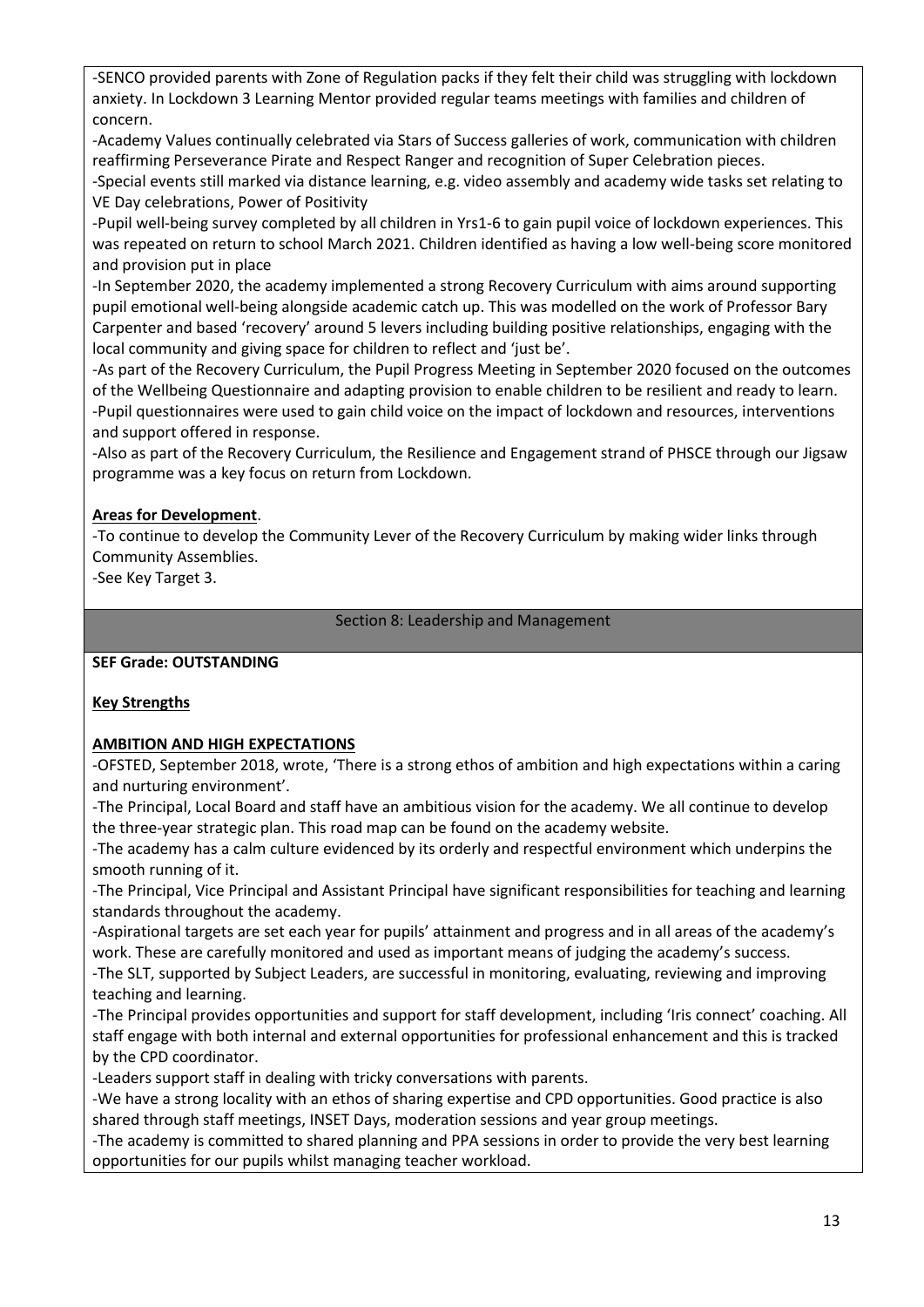-The academy is committed to equality of opportunity for all staff and children. The policy actively supports the code of equal opportunity and inclusion across all aspects of school life.

-The monitoring, evaluation and support of teaching and learning play a key role in our academy's effectiveness and improvement. Termly lesson visits are undertaken by the Principal, Vice Principal and Assistant Principal and the focus of these audits has a specific theme. Verbal and written feedback is given on all lessons to enable teachers to reflect on and progress their practice.

-Rapid Achievement Plan (RAP) Key Targets are developed by all staff. Action Plans are written and regularly reviewed on an annual cycle based on academy data.

-RAP for Subjects is developed by subject leaders and is also reviewed midway through the year. -Pupil Progress Meetings based on the internal tracking system happen with staff discussing SEN, disadvantaged and more-able children first. If pupils are not meeting their targets then interventions will be identified on Action Plans.

-School leaders have lead INSET with other academies and schools within the locality on our broad and balanced, knowledge-rich curriculum.

Prior to COVID we welcomed over 100 volunteers into the academy. This has included links with local business in setting up an effective reading program.

-OFSTED, September 2018, wrote that, 'parents, carers, governors and leaders from the Trust have full confidence in the leadership of the school'.

# **Ambition and High Expectations during Covid-19 pandemic**

**-**Dynamic Risk Assessment regularly reviewed and updated based on latest guidance.

-Regular communication with children, staff and parents.

-Maintained high expectations on remote learning and work in school by key worker children.

- Remote Learning was reviewed at the start of Lockdown 3 and provision put in place for SEND– phonic groups, maths intervention, squiggle while you wiggle.

- Introduction of Reading Eggs and Bug Club to facilitate reading remotely

- Introduction of Star Reader / Lexia to assist with assessment and interventions

-Curriculum review ongoing and new topics have been put into place in Years 4, 5 and 6 to embrace enquirybased learning and knowledge rich review

- Focus on knowledge rich curriculum and subject specific vocabulary (history/science/geopgraphy currently prioritised)

- Opportunities for pupils to experience working with experts (eg drama role-play, reptile workshop)

# **SAFEGUARDING**

-The academy's arrangements for safeguarding pupils meet all statutory requirements in full and they are very effective in providing an environment in which children thrive and do well.

-Academy Leaders have implemented effective procedures for the safeguarding of pupils and have successfully met all current government requirements, for example, child protection procedures and risk assessment. All staff are fully trained in keeping pupils safe from abuse, sexual exploitation and radicalization. -Safeguarding is an integral part of all new staff induction procedures.

-CPOMS has been embedded for greater efficiency within Safeguarding.

-The school business manager maintains the single central record. Safety and security checks are carried out in line with DfE requirements and records are kept.

-There are 5 Designated Safeguarding Officers for Child Protection.

-During our weekly Safeguarding Supervision Meetings, the SLT discuss Safeguarding issues from the previous week and update for the week ahead. SLT also meet with the local board member for Safeguarding once a term to go through the Safeguarding Peer Review Action plan.

-Staff complete the county 'Evolve' risk assessment for all educational visits.

-Staff supported in risk assessments by the EVC.

-Regular fire drills and lock-in drills are held.

-The Local Board have been DBS checked and have the necessary Safeguarding training.

-Our Medicines Officer monitors, evaluates and reviews current practice. MediTracker is used as a highly effective tool in this process.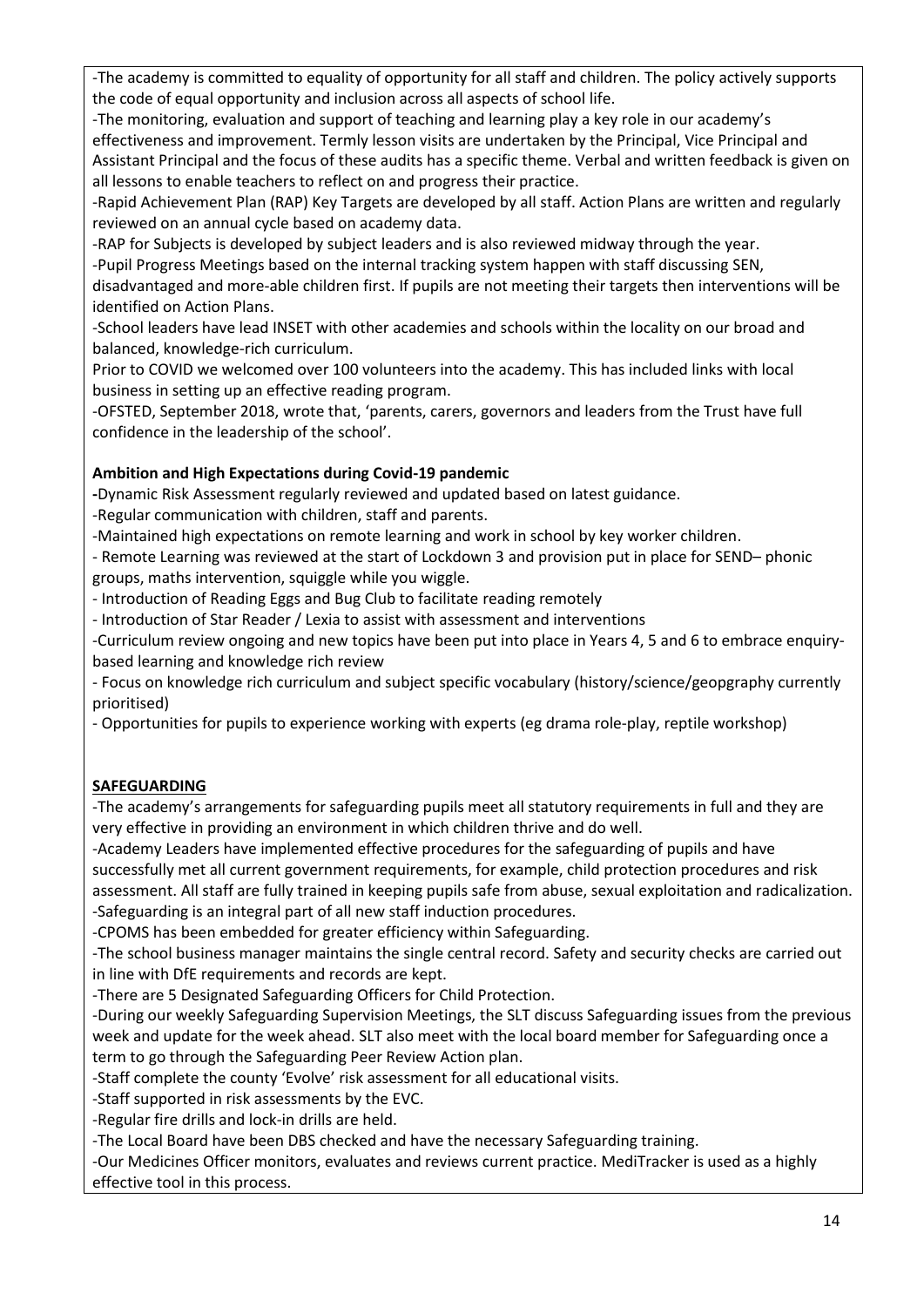-Local fire officers deliver an annual fire safety programmes raising awareness of the dangers to years R, 2 and 5.

-Our Premises Officer has undertaken a range of training courses to ensure site safety is maintained. Regular inspections are carried out with SLT, tree surgeons and fire technicians. All cleaning fluids are kept in a locked cupboard. There is a COSHH register, which is updated when new materials are purchased. A monthly temperature test on the water is carried out coupled with the annual water safety test. Annual PAT testing is carried out together with electricity and emergency lights test. There is an annual service on intruder alarms. Universal services carry out inspections on PE equipment. A snow plan is in place and reviewed every year together with the emergency response plan.

-Top ten risks from the Academy have been identified by the Risk Management Group. This group meet termly to discuss progress of risks.

# **Safeguarding during Covid-19 pandemic**

-During closure, a rota was in place to ensure there was a DSL on site every day. A new DSL email address was established to enable easy communication.

- A risk register was established during closure, to identify any families identified in the previous lockdowns who were struggling and to continuously review contact, home welfare visits and any children at risk of lack of engagement.

- During closure, any families that had not made contact with staff each week were phoned/visited for a welfare check. If communication could not be made, home visits were carried out by two members of SLT. -During closure, the SENCO was on site daily.

-During closure, the school remained open during for children of keyworkers and vulnerable families. -Food vouchers were made available to families.

-Virtual coffee morning was held for parents of SEND pupils.

- CPOMS logs of COVID 19 anxiety, home learning engagement and Learning Mentor support in place -Communication was retained with a pupil who had technically transitioned to a new school but temporarily retained on roll during this time and ensured followed the distance learning.

- Weekly DSL meetings were maintained to ensure communication and provision were consistent.

# **STAFF DEVELOPMENT AND WELL-BEING**

-Designated Staff Well-Being Champion in place (Assistant Principal).

-Teacher workload considerations are central to academy initiatives. We follow the workload charter put forward by Ofsted and teaching unions and adhere to the '10 steps to school staff well-being' as advised by the Anna Freud Centre.

-Staff Well-Being Policy in place.

-Leaders ensure teacher voice is central to whole-school developments, ensuring workload impact is assessed.

-Whole school approach to professional development through IRIS Twilight sessions built upon over three years. Teachers continue to develop and reflect on their pedagogical knowledge.

-Continued highly effective professional and subject knowledge development takes place in regular staff meetings and INSETs (with key focus on curriculum development).

-Teacher Workload: Focused staff meetings have a structured and managed agenda. Meeting time adapted so staff can complete data captures, report writing and ILPs. Meaningful time given on staff meeting agendas to ensure a whole-academy approach to school development.

-Regular review of practice to ensure smarter approach to teacher workload.

-Shared PPA.

-Regular opportunities are given for teacher feedback when new initiatives are introduced.

-Well-being Wednesday introduced including snacks, quizzes and well-being bulletin.

-Well-being item included on staff meeting agendas.

-Introduction of Teams to aid instant communication.

-Regular Principal and union rep meetings when required

-'Teacher time' established with teachers given 1 morning out for whatever they would like to help with workload and well-being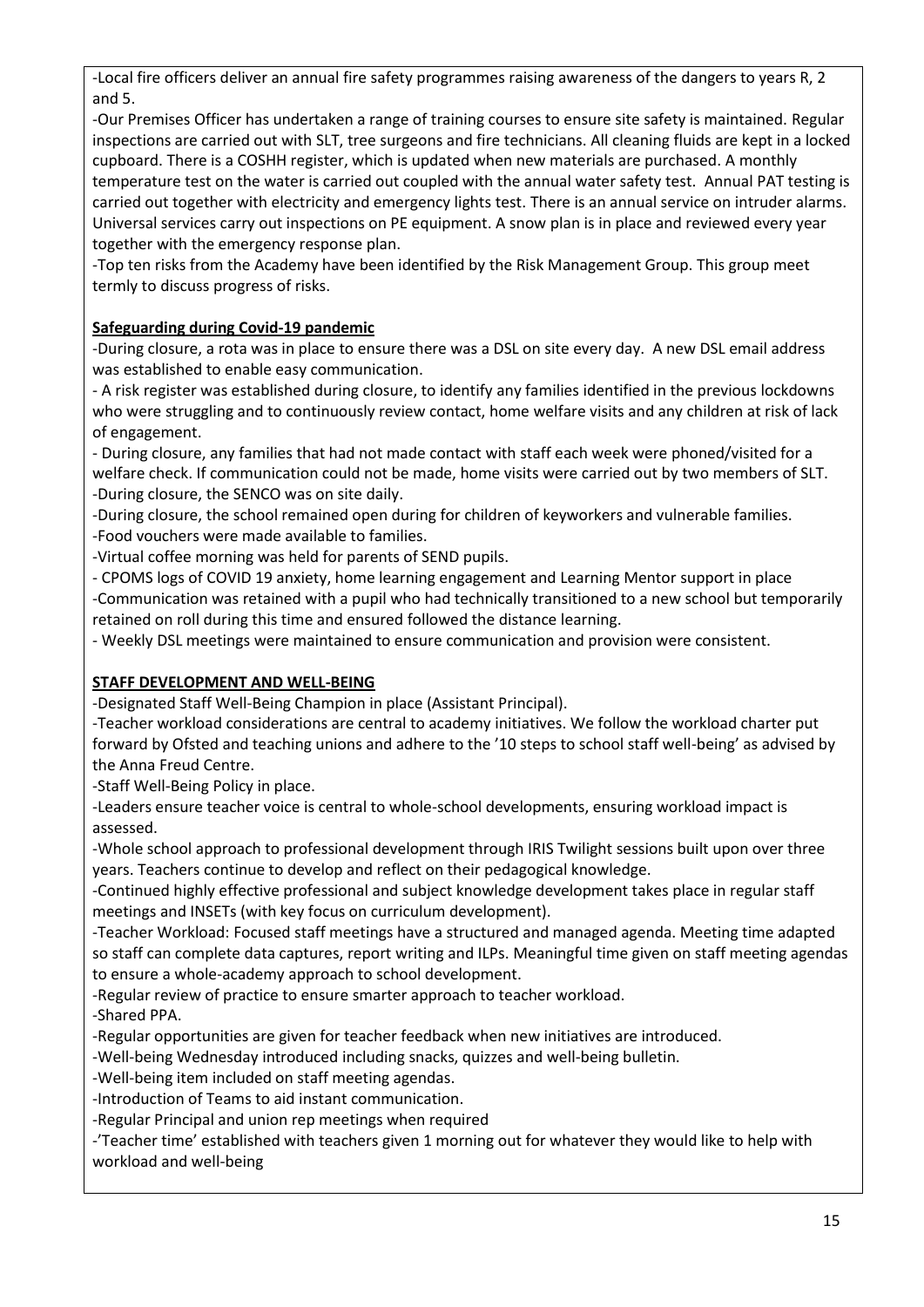### **Wellbeing during Covid-19 pandemic**

- Well-Being Wednesday continued to run with the monthly bulletin containing hints and tips and signposting useful resources.
- A weekly "How Are We?" e-mail was sent to touch base with all staff, provide an open door and give advice on useful strategies.
- Refreshment was on hand for all staff who were rota-ed in work in the academy during this time.
- Staff morale was boosted by a range of innovative projects ranging from chalkboard messages, photo collages and interactive dance.
- A weekly staff on-line Zumba class was established.
- Year group WhatsApp allowed staff to keep in contact and support each other.
- Zoom TA meetings were held.
- Use of quizzes, competitions and inspirational quotes kept staff motivated and enthused.
- Advice was available for all staff through e-mail or phone contact to assist with any areas of concern (welfare, education, health, finance, etc.).
- Thank you cards were sent by SLT at Feb half term to acknowledge the hard work and dedication and staff room 'treats' staff were continuously provided.
- A Staff Well-Being Group was established and a new 'Well-Being Champion' appointed.
- Training undertaken on Place 2 Be by PP Co-ordinator.

### **PARENTAL ENGAGEMENT AND PARTNERSHIPS**

-The OFSTED parent survey from September 2018 stated that 100% of parents agreed that their child is happy at school. In our parent survey (March 2020) 100% of parents agreed or strongly agreed that the academy clearly communicates their child's progress.

-The academy has worked hard to continue to engage with parents and the wider community. Along with an open door policy, this regular engagement with parents includes: teacher drop in sessions, 'Principal Pop In' sessions, Newsletters, Read Write Inc. information letters, 'Welcome to the year group' meetings, '6 weeks in' meetings for EYFS, parent volunteer requests, Learning Mentor sessions, ILP's shared at an additional SEN parents meeting, parent survey, Interim Reports and End of Year reports and involvement in community events.

-The academy provides a range of opportunities to hear the views of hard to reach parents and carers or those of vulnerable pupils through the use of the Learning Mentor and PP coordinator.

-Parent survey completed annually.

-There are regular updates on the academy website to inform parents.

-Regular Tweets on Twitter, both general and sport specific.

-In response to feedback from the parent survey, a number of curriculum meetings are held.

-Parent information evenings have included: 6 weeks in, E-Safety, Year 1 Phonics, Year 2 SATS, Year 6 SATS, Assessment without levels, Supporting Maths at Home and Supporting Reading at Home.

-Regular SEND coffee mornings.

## **Parental Engagement during Covid-19 pandemic**

-Parents received a letter signposting websites which could offer support, e.g. Young Minds and also gave them teaching strategies of how to adapt expectations for their child.

-Regular newsletters remained in place.

-Grab and Go for further books was made available with allocated days for different key stages.

-Zoom SEND coffee morning was held.

-E-mail links and phone conversations continued with our vulnerable families.

-Food vouchers were put in place.

-Phone calls home for children in Years 2-5 and non-attendees in other years.

-Farewell sessions for Year 2-5.

-Teams transition meetings to meet the new teacher.

-Remote Learning parent questionnaire (March 2021) highly positive. 85% were pleased their child was receiving direct teaching from their teacher and an independent task for each lesson

-89% strongly agree or agree that their child received feedback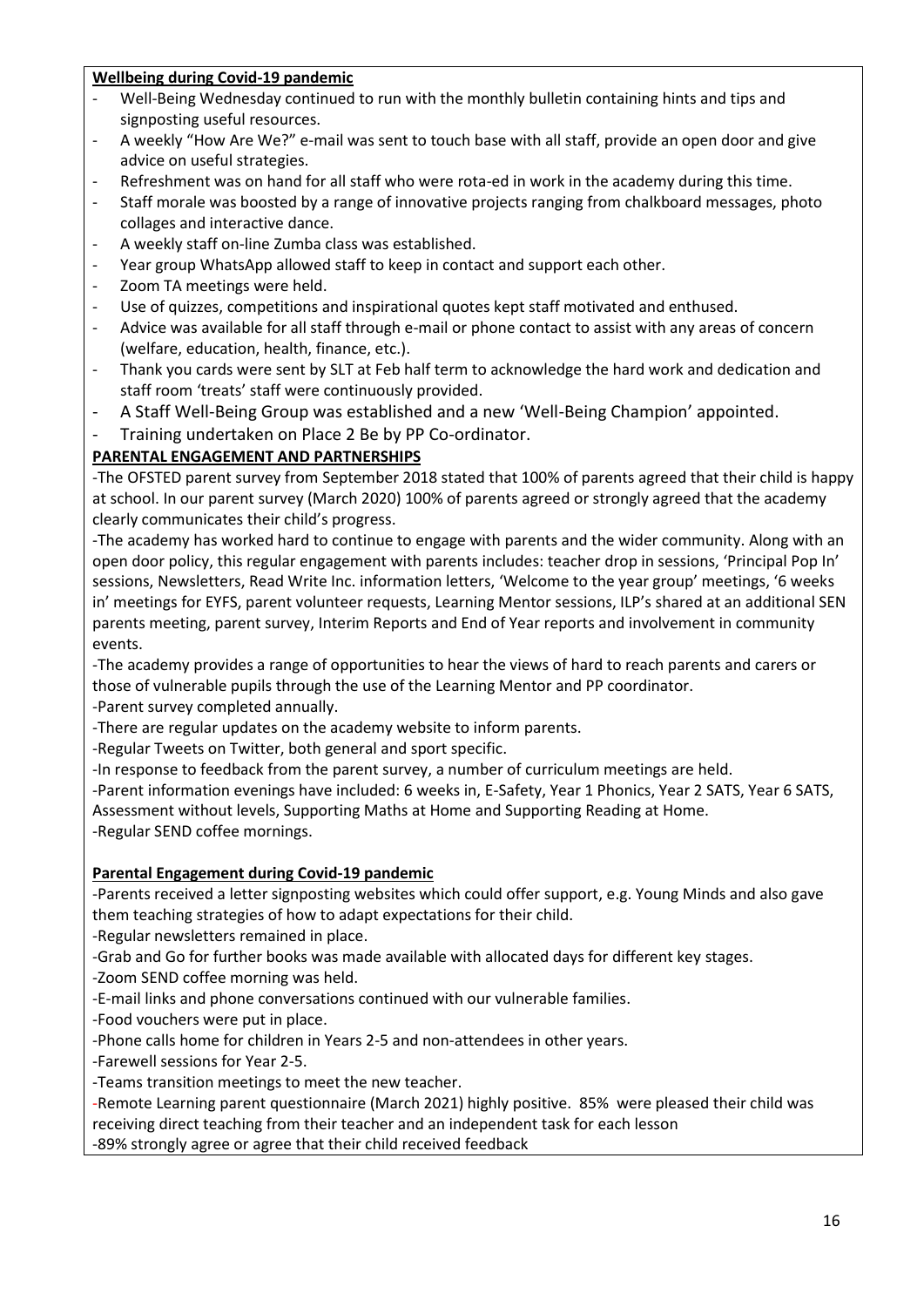-80% strongly agree or agree that the school had improved their quality of remote learning in comparison to the first Lockdown of March 2020.

- SEND parent questionnaire on SEND support during home learning – very positive: 92.31% said "my child was well supported by the academy during home learning and 91% agreed that their child was well supported for their return to school after closure".

### **Areas for Development:**

-To continue to review the Local Board 3 year Strategic Plan. -Continuing and continuous vigilance in all matters related to safeguarding. -Key Target 1-4 in the RAP

#### Section 9: Early Years Provision

#### **SEF Grade: OUTSTANDING**

#### **Intent**

-The EYFS curriculum provides no limits or barriers to the children's achievements, regardless of their backgrounds, circumstances or needs. The high ambition it embodies is shared by all staff.

-The four guiding principles shape our practice (Unique Child, Positive Relationships, Enabling Environment and Learning and Development).

-The curriculum promotes teaching and learning and stimulates the broad range of knowledge and skills that provide the foundation for good future progress through school and life.

-Curriculum is sequenced and takes account of baseline assessments.

-Children follow the whole school phonics programme of Read Write Inc. This is a daily programme of rigorous, interactive experiences that promote phonological awareness and key skills for reading and spelling. This programme continues throughout the Foundation Stage and into Key Stage 1.

-Focus on communication and language - 'All About Me' boxes. Children create them at home and fill them with things special to them to promote speaking and listening. This informs us of children's experiences and favourite / important things and events.

## **Implementation**

### **Phonics**

-Systematic approach to reading ensures all children learn and enjoy reading from day 1.

-Differentiated daily phonics lessons across the year group, with some children joining year 1 in the summer term.

-Actions created by a teacher match and reinforce the RWInc sounds. This has enabled the children to learn and remember phonics far more confidently.

-Children take home decodable texts closely matched to their phonic ability from our wide range of book banded books.

-Phonics is taught daily and digraphs are introduced earlier to support independent spelling attempts and 'tricky' words are taught in relation to weekly writing tasks.

-87.8% were expected or exceeding in reading in 2017.

-90% were expected or exceeding in reading in 2018.

-92% were expected or exceeding in reading in 2019.

### **Effectiveness of leaders to drive improvement**

-Baseline assessments set the bench mark for closely tracking children's development using Target Tracker and weekly teacher generated tracking documents. This allows development to be tracked, closely supporting and extending individual learning in the inside and outside environment. TAs are trained to use the class tracking charts to focus challenge and support.

-Teachers and TAs undertook the National Pilot for Baseline assessments.

-Weekly Next Steps trackers are used by all teachers.

-Ability focused teaching has proved very effective in improving the standard of children's writing.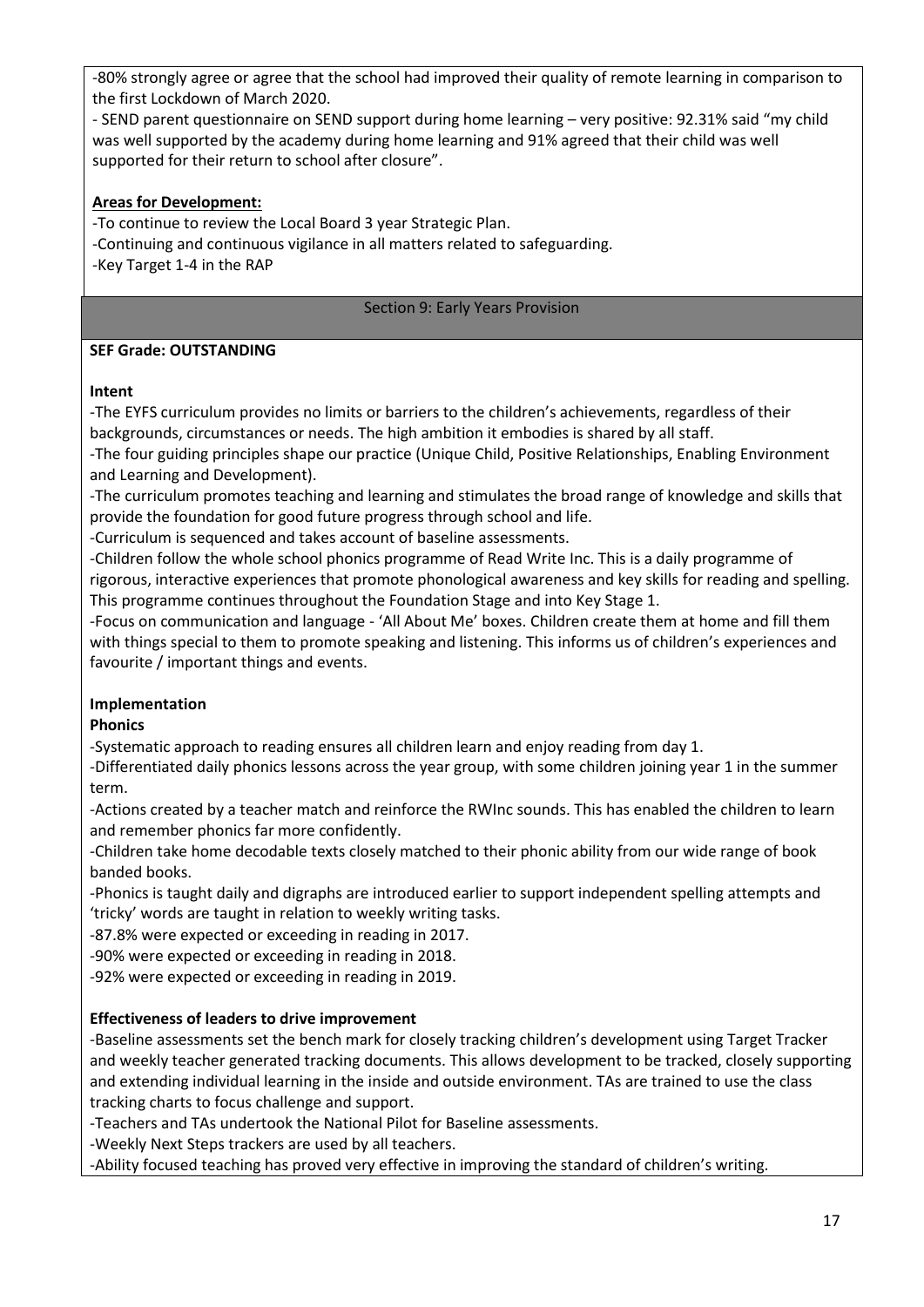-Marking stickers are used to respond to writing and ensure children are clear about their ways forward. -Independent writing is celebrated on the 'Star writers' display. The display is updated with new writing half termly to celebrate children's progress.

-Termly topics maximise opportunities for writing, including the use of modern and traditional tales, alongside classic texts and small world re-enacting.

-Weekly interventions are delivered for targeted groups and individuals to move them towards GLD; these include School Start, fine motor activities and number support.

-Learning Journeys have been adapted to allow more time to work on each text in greater depth.

-Maths is highly valued. Problem Solving Pineapple challenges, estimation stations and new accessible units are used for collections of natural objects to count, to engage children in maths activities.

### **How teaching nurtures, engages and motivates**

-Independent challenges in writing and maths are encouraged during 'discovery time.' These are linked to the school values and rewarded by stickers, certificates and rainbow chart.

-Self-initiated and independent writing is a focus throughout the setting. Role-play dens responding to child interests have been created. Staff spend time talking to the children about what interests them and then create inviting spaces for writing, for example Super Heroes, Dinosaur Adventures and Paw Patrol. -Writing takes account of children's current interests and themes change regularly.

-Writing opportunities are incorporated into role play, for example when writing notes in a vet's surgery or completing appointment slips.

-Children use their own writing belts and mini clipboards to encourage writing in all areas.

-Outside, the children enjoy number tasks through physical games, for example throwing balls at number targets and beanbags into numbered hoops. Number characters and formation rhymes have been designed to enable children to recognise numbers, particularly the teen numbers. This has proved very effective. -Jigsaw Jenie times promote happy relationships and moments of calm. Our PSHE curriculum enables us to promote our British Values. Every day children learn about respecting each other, looking after our environment and making good choices.

-Exciting first hand experiences include; seasonal walks in grounds, village walks, police and firefighter visits, visits to local nursing homes, visits to the Bluebell Railway, incubating hens eggs and caring for chicks, visiting the local secondary school farm and cooking activities.

-Staff have developed the quality of opportunities for 'Understanding the World' in the outside learning environment. Bulbs and seeds have been donated by the community to enhance our growing area which includes a bug hotel.

-Participation in whole school events and enrichment weeks such as book week, role model week, antibullying week and diversity week. We also join in with community events such as Village Day.

## **Safeguarding**

-All staff up to date with safeguarding training and procedures.

-Teachers visit nurseries in the summer term as part of a thorough transition plan.

-Home visits take place for every child in the first week of the Autumn term.

-Medical information is shared throughout the team and updated regularly.

-Trained Paediatric First Aider in the Year group.

### **Behaviour**

-Class golden rules, which are linked to our academy values and British Values are written with the children and displayed with the children's handprints.

-Rainbow chart used to reward and encourage good behaviour.

-Early dialogue with parents if behaviour issues arise.

-Use of home school diaries encourage regular communication.

-Introduction of 'Zones of Regulation' using The Colour Monster display to help say how they are feeling and regulate emotions.

### **Engagement with parents**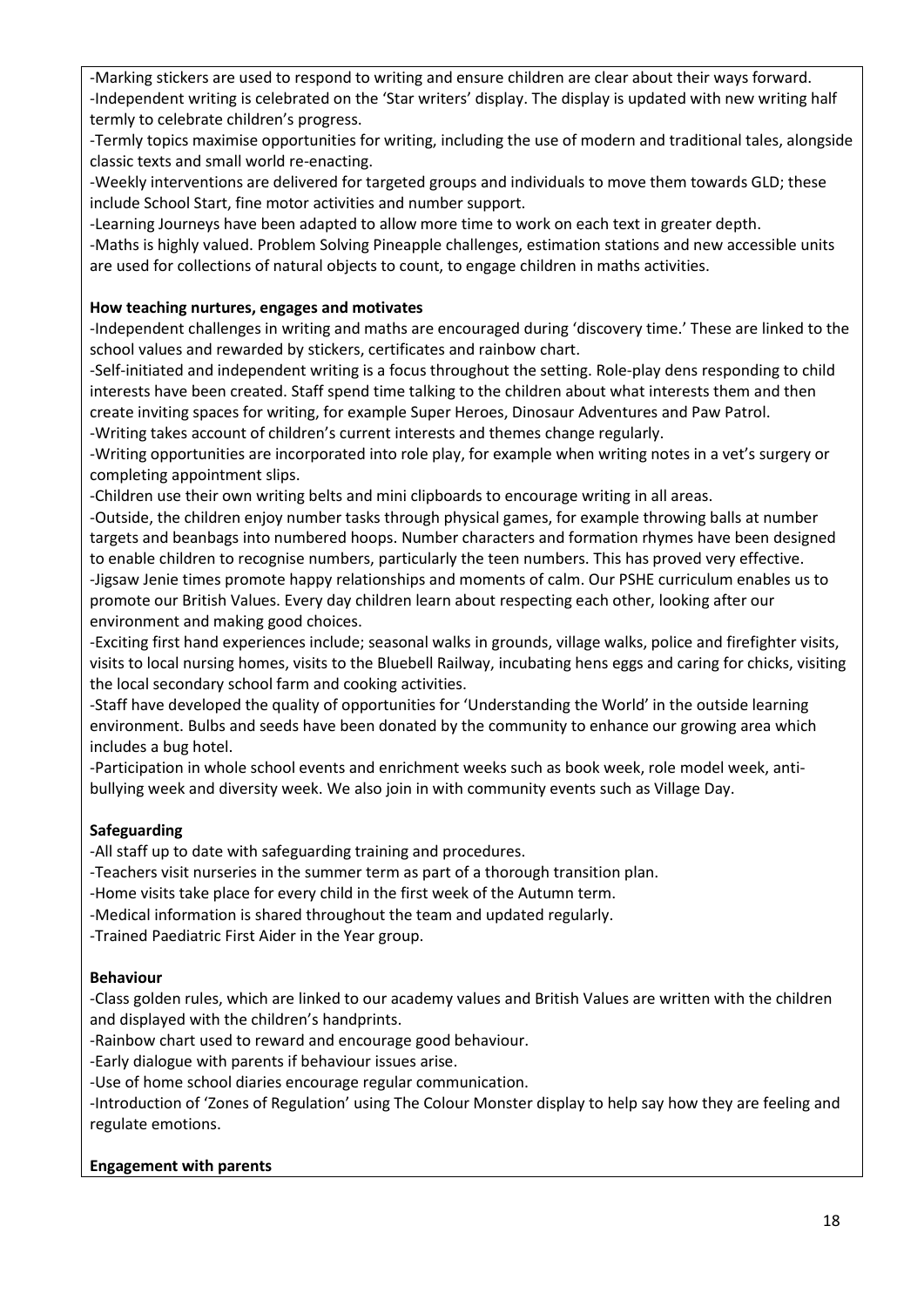-Welcome meeting with new parents and story sessions for new children, visits to nursery settings and meeting with parents for children with additional needs.

-6 weeks in meeting has been adapted in response to previous feedback to include information about maths as well as reading, writing, phonics and classroom routines. Feedback from this year's event was 100% positive.

-Parents receive regular phonics information on new sounds being taught so they can support their children at home.

-Sharing written next steps with parents at consultation meetings enables them to help their child reach individual targets. Parental feedback to interim reports is included in the learning journals.

-Class notice board shares overview of the week with suggestions for maths activities at home. Class reps share this information with working parents.

-Heroes at Home stars develop further home/school links, moments for celebration and provide parent voice in evidence.

-Pupil premium parents are invited to workshops with their child, receive 'home packs' and meet with PP coordinator.

-Parent volunteers are welcomed, valued and provide valuable support with learning.

-Parents invited in throughout the year to see children's work, e.g. for book looks, open days, EY Christmas performance and vehicle exhibition.

-Fortnightly informal 'reading pop in' has proved popular with parents and children.

-Open door policy at beginning and end of every day.

-To promote transition to Year 1, parents are invited to meet the Year 1 teachers and see their child's new classroom.

-Transition meeting held in the Summer term

-Each class visits a residential home to share books with the residents.

-Reading meeting for Early Years parents to provide information on supporting and promoting reading at home.

### **Impact**

### **Progress from starting points, attainment, disadvantaged, consistency across all areas**

-Successful external moderation 2017. Commended by WS moderator for range and quality of evidence and teamwork. All judgements validated. Participated in West Sussex Moderation training and local moderation sessions in 2020. Team plan closely together, equivalent displays, learning prompts and provision in each class.

-GLD increased from 74% in 2017, 80% in 2018 and 82% in 2019

-100% Pupil Premium (7 children) reached GLD in 2019

-Transition plan and activities with Year 1 evidences that pupils are thoroughly prepared for the next stage of their education.

-Pupils behave well. They follow the school values of respect and perseverance to manage their own feelings.

## **EYFS Provision during Covid-19 pandemic**

-Weekly Home learning opportunities provided via the VLE / MyMaths platforms.

-Access to range of reading materials available online.

-Daily phonics sessions with teacher-made videos and linked home-school learning activities

– small group support in phonics and motor skills for SEN eg squiggle while you wiggle

-Weekly plans based on high-quality texts.

-Daily writing opportunities with extra challenges provided for higher abilities.

-Practical and hands-on maths for parents at home, PSP challenges for reasoning and problem solving.

-Range of curriculum-based challenged linked to texts and topics to cover other areas of curriculum.

-Regular communication via email and phone with parents throughout to support and celebrate children's learning and achievements.

-Motivation and praise using our school values - stickers attached to emails to children.

-Safeguarding of children was a high priority with weekly communication via email, phone and MyMaths with any lack of communication recorded via CPOMs and then followed up.